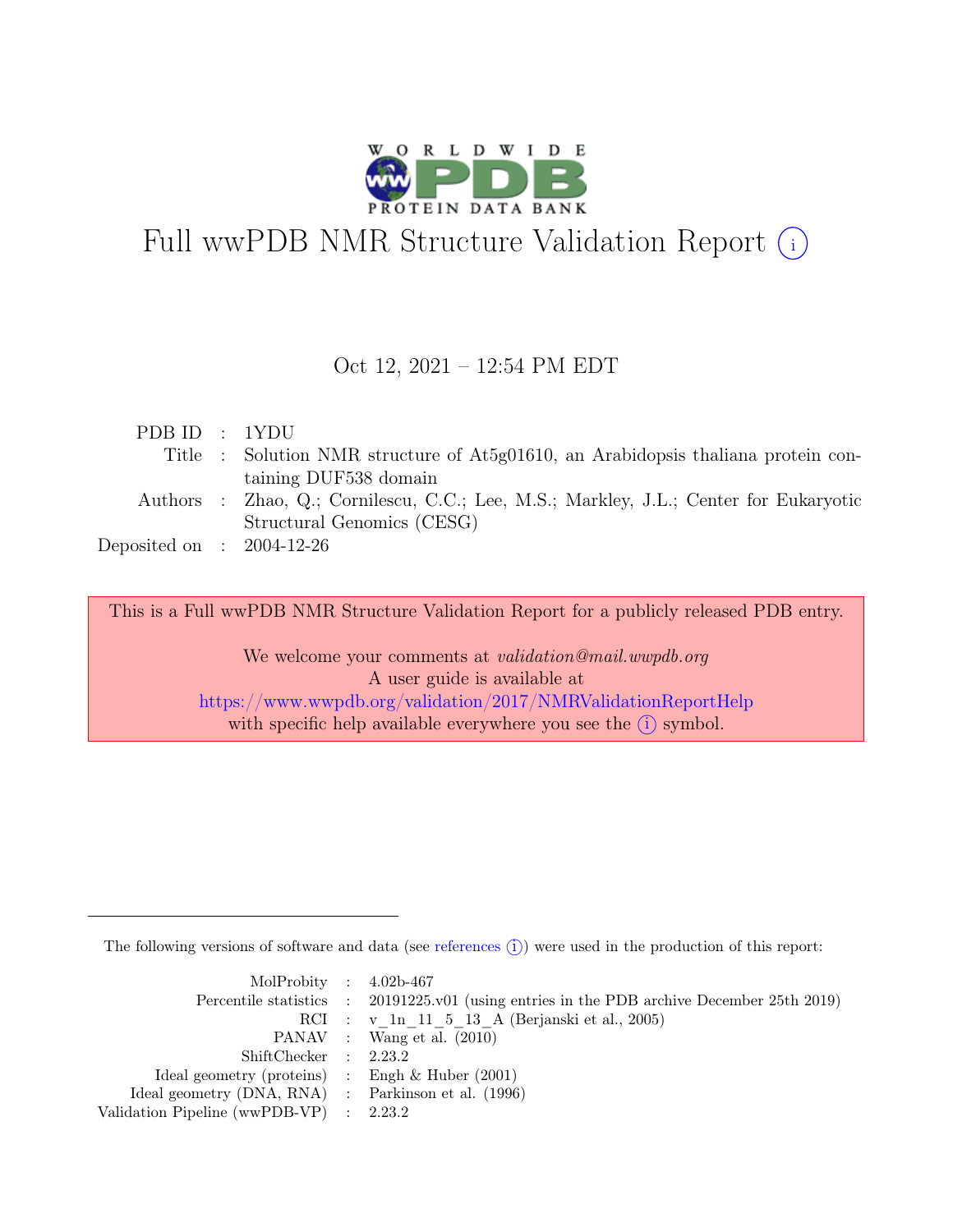# 1 Overall quality at a glance  $(i)$

The following experimental techniques were used to determine the structure: SOLUTION NMR

The overall completeness of chemical shifts assignment was not calculated.

Percentile scores (ranging between 0-100) for global validation metrics of the entry are shown in the following graphic. The table shows the number of entries on which the scores are based.



| Metric.               | Whole archive | NMR archive   |
|-----------------------|---------------|---------------|
|                       | $(\#Entries)$ | $(\#Entries)$ |
| Clashscore            | 158937        | 12864         |
| Ramachandran outliers | 154571        | 11451         |
| Sidechain outliers    | 154315        | 11428         |

The table below summarises the geometric issues observed across the polymeric chains and their fit to the experimental data. The red, orange, yellow and green segments indicate the fraction of residues that contain outliers for  $>=$  3, 2, 1 and 0 types of geometric quality criteria. A cyan segment indicates the fraction of residues that are not part of the well-defined cores, and a grey segment represents the fraction of residues that are not modelled. The numeric value for each fraction is indicated below the corresponding segment, with a dot representing fractions  $\langle=5\%$ 

| Mol | ${\rm Chain}$ | $\mathbf{Length}$ |     | Quality of chain |     |
|-----|---------------|-------------------|-----|------------------|-----|
|     |               | 170               | 49% | 17%              | 34% |

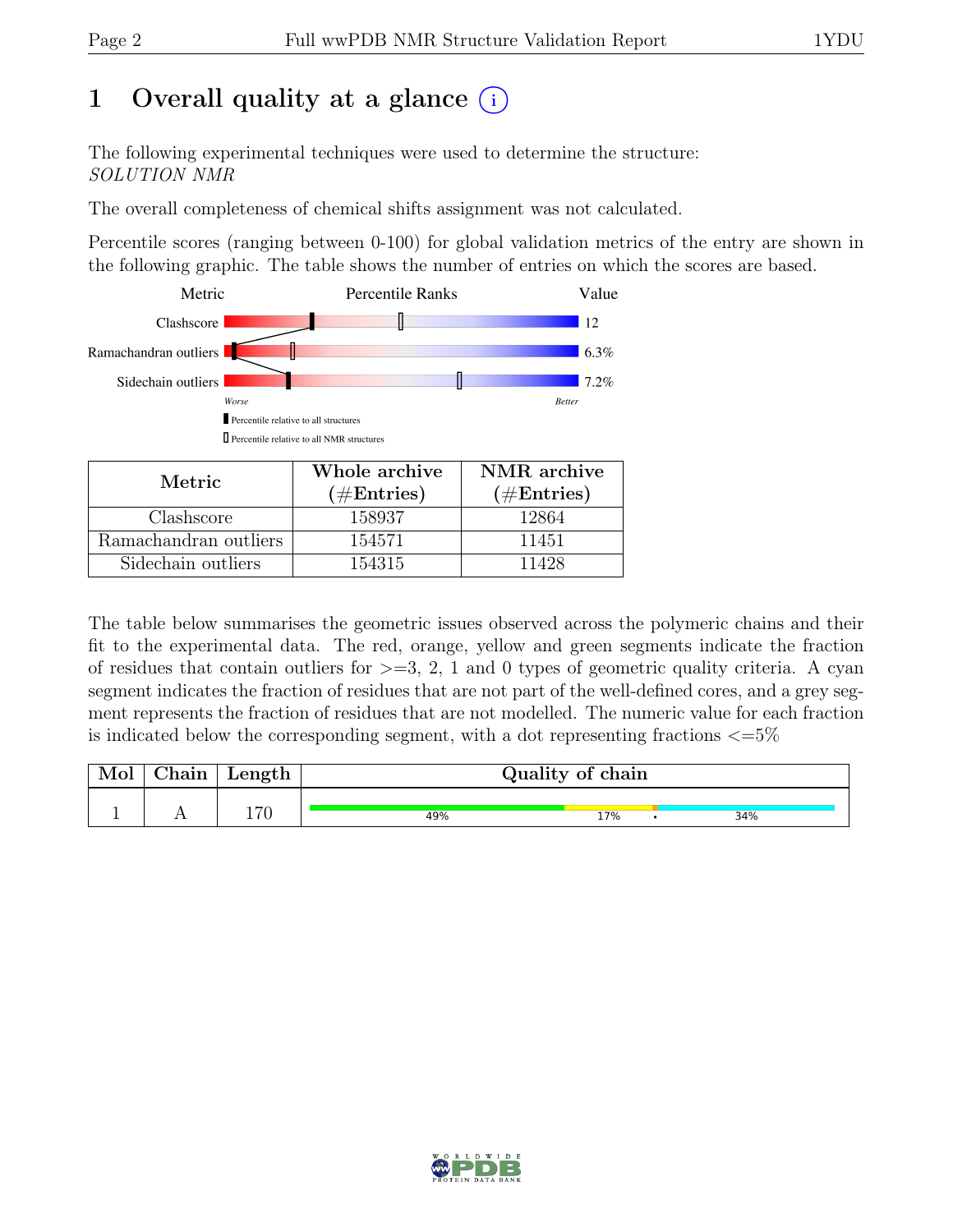# 2 Ensemble composition and analysis  $(i)$

This entry contains 20 models. Model 14 is the overall representative, medoid model (most similar to other models). The authors have identified model 1 as representative, based on the following criterion: closest to the average.

The following residues are included in the computation of the global validation metrics.

|                                           |                         |             | Well-defined (core) protein residues |  |
|-------------------------------------------|-------------------------|-------------|--------------------------------------|--|
| Well-defined core   Residue range (total) |                         |             | Backbone RMSD $(A)$   Medoid model   |  |
|                                           | $A:54-A:95$ ,           | A:100-A:170 | $0.80\,$                             |  |
|                                           | $^{\prime}113^{\prime}$ |             |                                      |  |

Ill-defined regions of proteins are excluded from the global statistics.

Ligands and non-protein polymers are included in the analysis.

The models can be grouped into 3 clusters and 1 single-model cluster was found.

| Cluster number        | Models                                             |
|-----------------------|----------------------------------------------------|
|                       | 2, 3, 4, 5, 6, 7, 8, 9, 11, 12, 13, 14, 15, 17, 18 |
|                       |                                                    |
|                       | 10, 16                                             |
| Single-model clusters |                                                    |

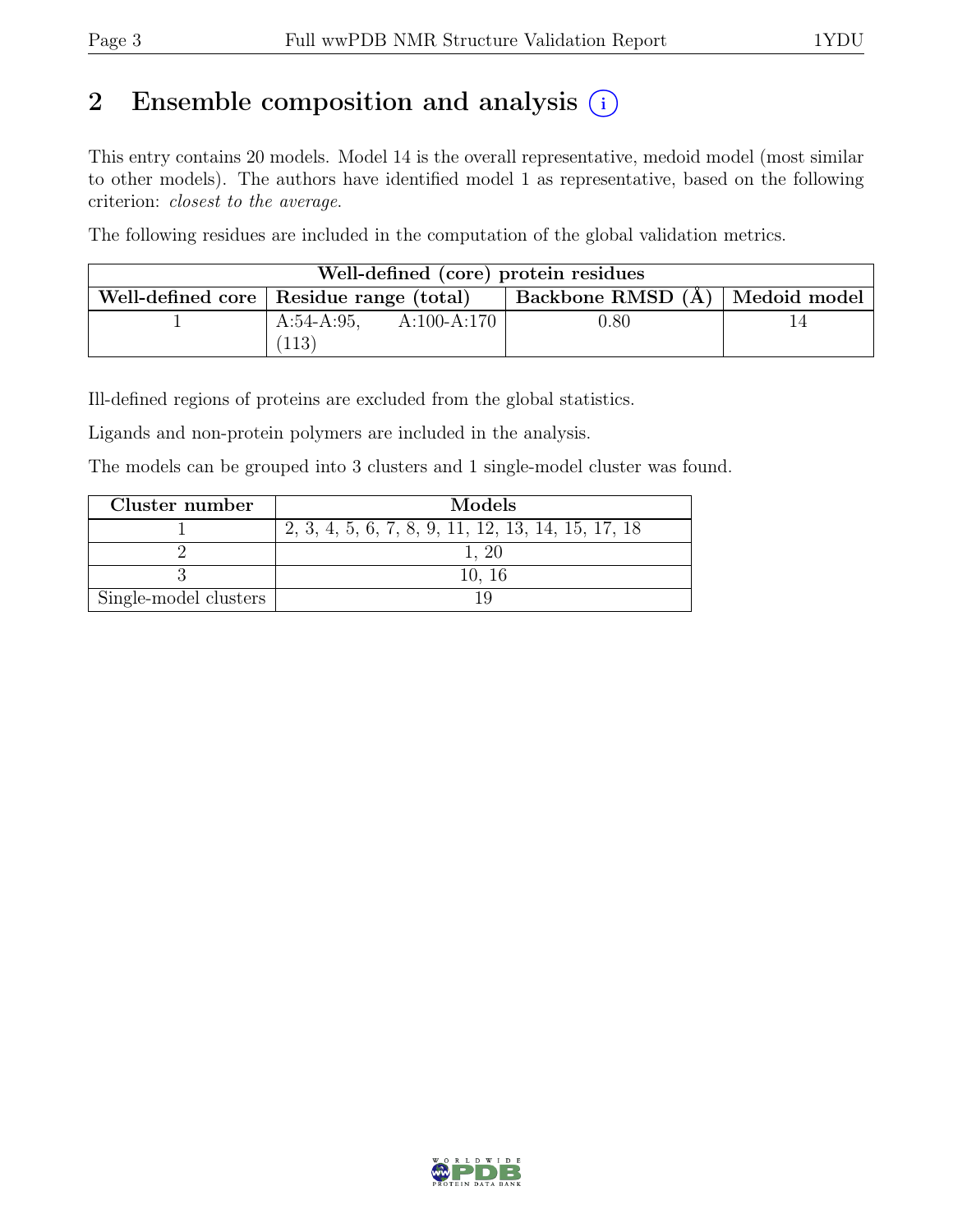# 3 Entry composition  $(i)$

There is only 1 type of molecule in this entry. The entry contains 2703 atoms, of which 1368 are hydrogens and 0 are deuteriums.

• Molecule 1 is a protein called At5g01610.

| Mol | Chain Residues |                |     | Atoms |     |     | $\pm$ race |
|-----|----------------|----------------|-----|-------|-----|-----|------------|
|     | 170            | $_{\rm Total}$ |     |       |     |     |            |
|     |                | 2703           | 853 | 1368  | 221 | 257 |            |

There are 2 discrepancies between the modelled and reference sequences:

| Chain |     | Residue   Modelled   Actual |        | Comment                            | Reference  |
|-------|-----|-----------------------------|--------|------------------------------------|------------|
|       |     | ${\rm SER}$                 | $\sim$ | cloning artifact                   | UNP Q9M015 |
|       | 159 | GLY                         | GLU    | engineered mutation   UNP $Q9M015$ |            |

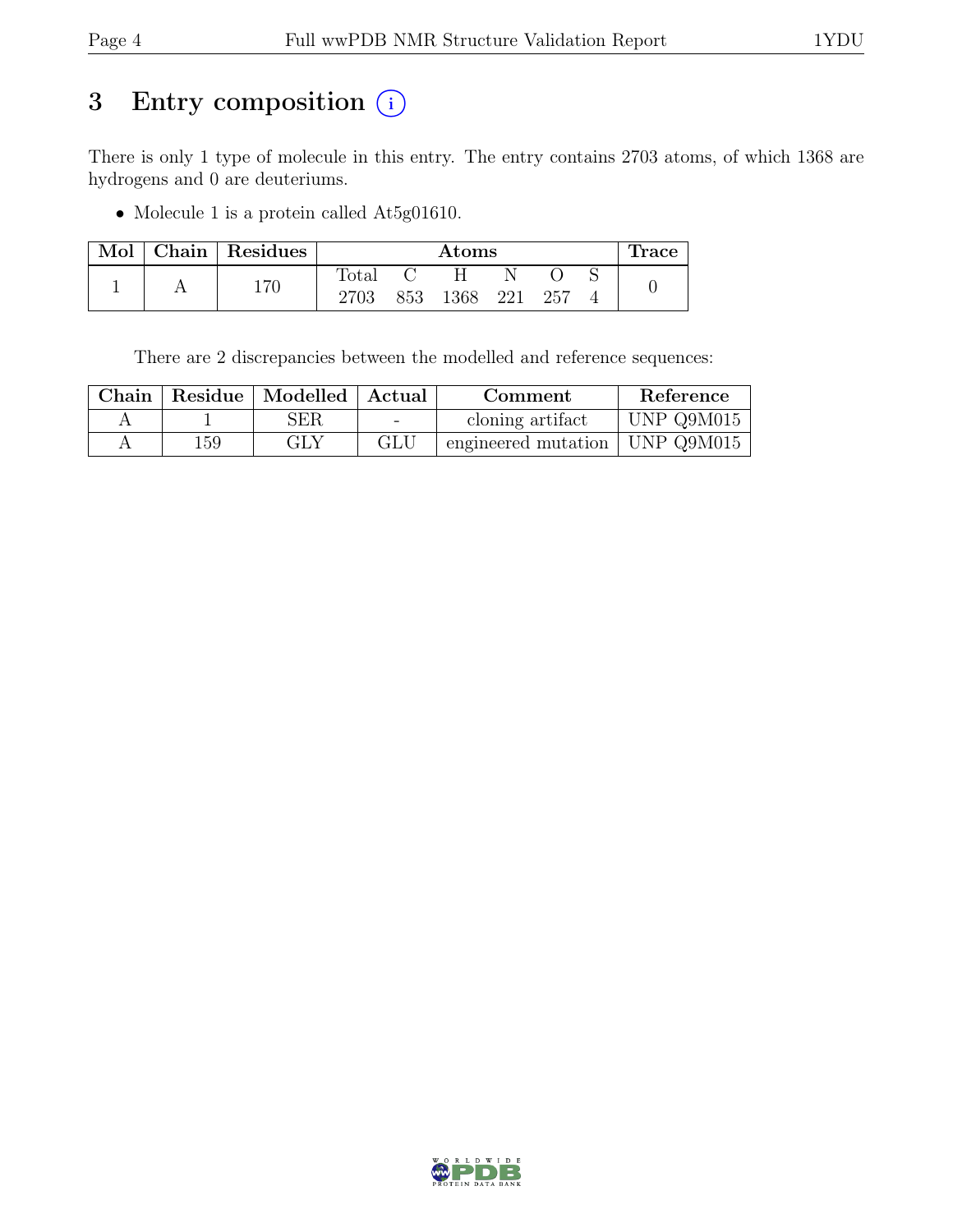# 4 Residue-property plots (i)

# <span id="page-4-0"></span>4.1 Average score per residue in the NMR ensemble

These plots are provided for all protein, RNA, DNA and oligosaccharide chains in the entry. The first graphic is the same as shown in the summary in section 1 of this report. The second graphic shows the sequence where residues are colour-coded according to the number of geometric quality criteria for which they contain at least one outlier:  $green = 0$ ,  $yellow = 1$ ,  $orange = 2$  and  $red =$ 3 or more. Stretches of 2 or more consecutive residues without any outliers are shown as green connectors. Residues which are classified as ill-defined in the NMR ensemble, are shown in cyan with an underline colour-coded according to the previous scheme. Residues which were present in the experimental sample, but not modelled in the final structure are shown in grey.

• Molecule 1: At5g01610

| Chain |  |  |  | A: |  |  |          |              |  |  |  | 49% |  |  |  |  |  |         |                          |  |   | 17% |  | ٠       |   |            |  |  | 34% |  |                            |   |     |  |    |                   |  |
|-------|--|--|--|----|--|--|----------|--------------|--|--|--|-----|--|--|--|--|--|---------|--------------------------|--|---|-----|--|---------|---|------------|--|--|-----|--|----------------------------|---|-----|--|----|-------------------|--|
|       |  |  |  |    |  |  |          |              |  |  |  |     |  |  |  |  |  |         |                          |  |   |     |  | ុន ខ្លួ | 還 |            |  |  |     |  | $\times$ $\times$ $\alpha$ | × | . പ |  | ထ္ | െ<br>$\mathbf{x}$ |  |
|       |  |  |  |    |  |  | $\infty$ | $\mathbf{H}$ |  |  |  |     |  |  |  |  |  | $\circ$ | $\overline{\phantom{a}}$ |  | ⊣ |     |  |         |   | <b>PER</b> |  |  |     |  |                            |   |     |  |    |                   |  |

# 4.2 Scores per residue for each member of the ensemble

Colouring as in section [4.1](#page-4-0) above.

#### 4.2.1 Score per residue for model 1

• Molecule 1: At5g01610



## 4.2.2 Score per residue for model 2

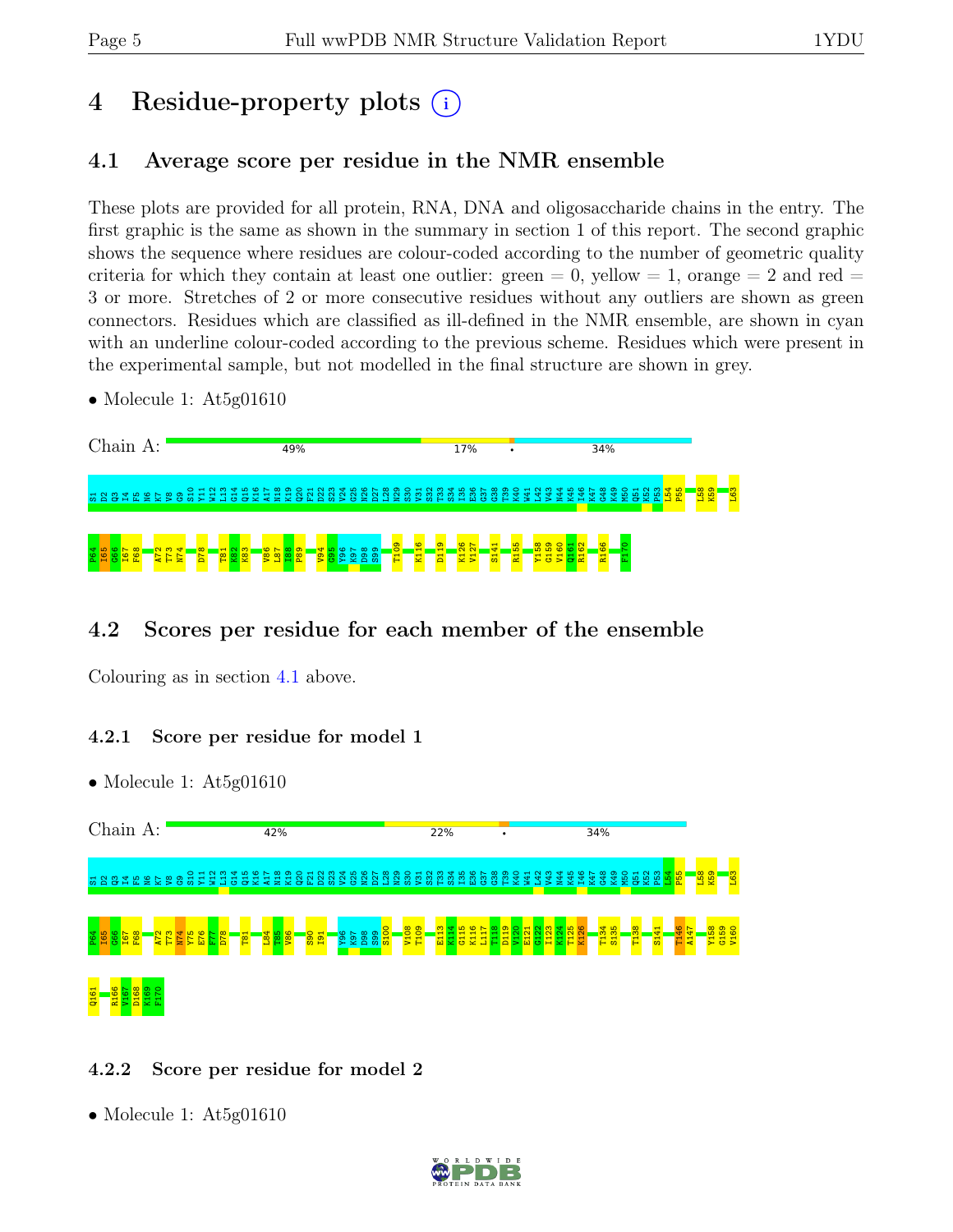

- 4.2.3 Score per residue for model 3
- Molecule 1: At5g01610

| Chain<br>A:                            |                                                                                                        | 45%                                                                                                                                                             | 18%                                                                                                         | ٠                                                              | 34%                                                                                                                                            |                                          |
|----------------------------------------|--------------------------------------------------------------------------------------------------------|-----------------------------------------------------------------------------------------------------------------------------------------------------------------|-------------------------------------------------------------------------------------------------------------|----------------------------------------------------------------|------------------------------------------------------------------------------------------------------------------------------------------------|------------------------------------------|
| <u> 짧 음</u><br>- 13 옵<br>≌<br>岊        | $O + N$<br>₩<br>႙ႜ<br>로<br>ā.<br>- 중 로<br>불<br>s<br>ö<br><b>TO</b><br>r.                               | <b>CO</b><br>œ<br>ക<br>₩<br>알<br>품<br>큹<br>æ<br>ы.<br>$\overline{\phantom{1}}$<br>5<br>ت<br>$\overline{r}$<br><b>CS</b><br>$\overline{\phantom{1}}$<br>$\sigma$ | ဖ<br>∞<br>◠<br>$\sim$<br>ന<br>ഥ<br>₩<br>~<br>畠<br>g<br>8<br>8<br>鲁<br>æ<br>n<br>τń<br>5                     | ക<br>⌒<br>$\sim$<br>₩<br>恩<br>Ë<br>컕<br>×.<br>舀<br>롢<br>g<br>할 | 40<br>ന<br><b>PS</b><br>햧<br>æ<br>呂<br>₹<br>ழ                                                                                                  | <mark>ិនន</mark><br>ு<br>9               |
| P64<br>185<br>885<br>167<br><b>POS</b> | N <sub>74</sub><br><b>BESEX</b><br>စ္တ<br><b>K83</b><br>T <sub>73</sub><br>T81<br>K <sub>82</sub><br>δ | S <sub>99</sub><br><b>ROZ</b><br><b>C92</b><br>8<br>S.                                                                                                          | T <sub>106</sub><br>Lio <mark>3</mark><br>K103<br>F105<br>F105<br>$\circ$<br>K <sub>11</sub><br>−<br>뵵<br>Ξ | $\frac{8}{2}$<br>T <sub>138</sub><br>불불<br>륯<br>불<br>F         | T <sub>146</sub><br>œ<br>$\mathbf{\alpha}$<br>G <sub>148</sub><br>R <sub>153</sub><br>ᅱ<br>47<br>K14:<br>V14:<br>₩<br>보<br>$\overline{\omega}$ | $\infty$<br><b>Y<sub>15</sub></b><br>V16 |
| D168<br><b>e</b><br>븇<br>료             |                                                                                                        |                                                                                                                                                                 |                                                                                                             |                                                                |                                                                                                                                                |                                          |

#### 4.2.4 Score per residue for model 4

• Molecule 1: At5g01610



#### 4.2.5 Score per residue for model 5

| Chain | 39%                                                                                                                                                                                                                         | 23% | 34% |  |
|-------|-----------------------------------------------------------------------------------------------------------------------------------------------------------------------------------------------------------------------------|-----|-----|--|
|       | ישק האסצא האירא אלא אירא האסטור האירא האסטור האירא האירא האסטור האסטור האסטור האסטור האסטור האסטור היה האסטור<br>האסטור האסטור האסטור האסטור האסטור האסטור האסטור האסטור האסטור האסטור האסטור האסטור האסטור האסטור האסטור ה |     |     |  |

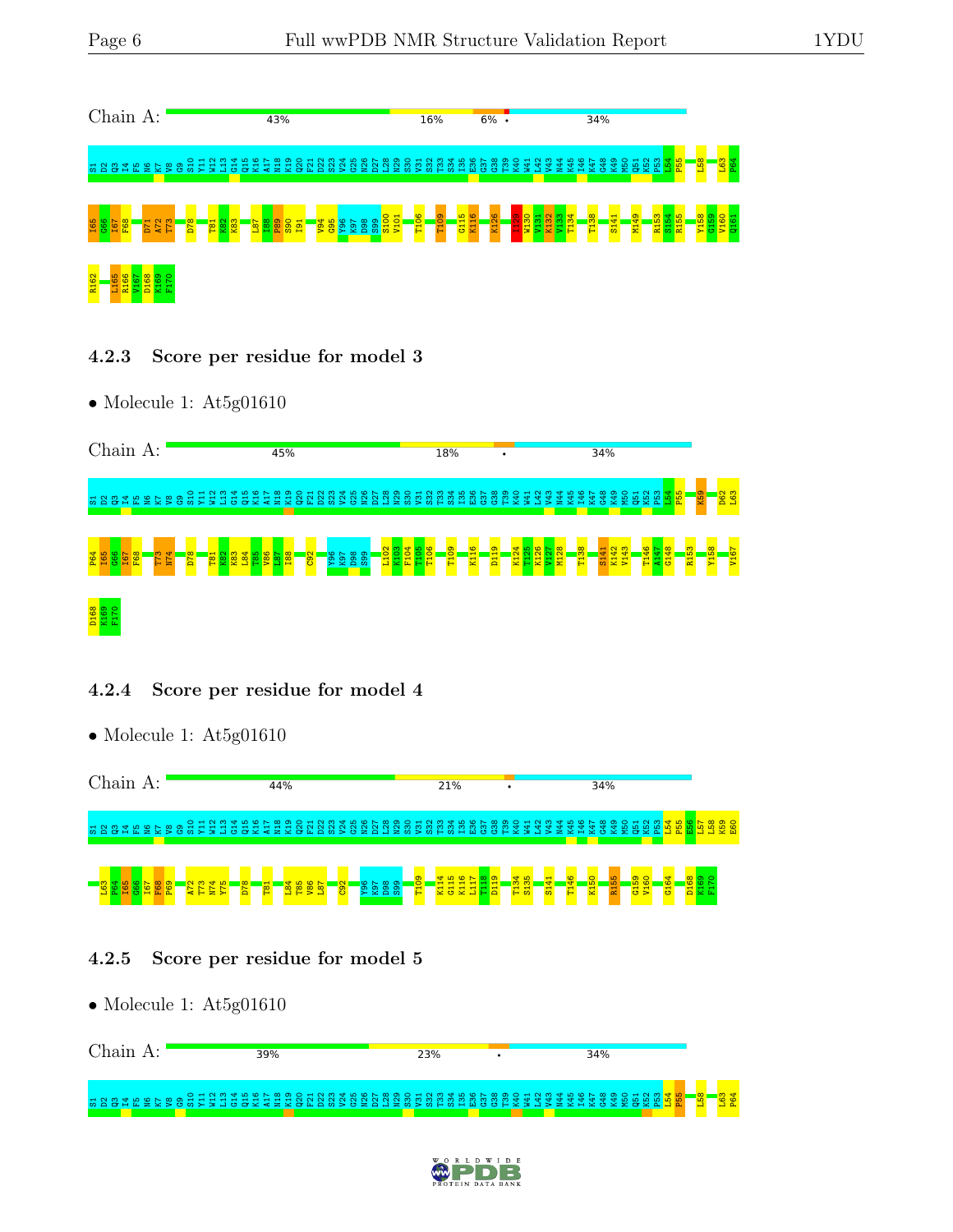# 06 G66 T072 T73 N74 YR5 E76 G86 E80 E80 E80 E98 C92 T07 E98 L92 L92 L92 L92 L92 L92 L92 E93 V94 G95 Y96 L92 L1<br>B109 S100 T109 X10 E104 K126 K126 K126 W130 T126 K126 S136 S141 K127 M128 I120 T134 S134 S135 T138 T138 T138 T K151 R155 V160 Q161 R162 V167 F170

#### 4.2.6 Score per residue for model 6

• Molecule 1: At5g01610



- 4.2.7 Score per residue for model 7
- Molecule 1: At5g01610

| Chain |   |        |        | A: |   |   |  |               |                            | 48% |                           |             |                   |        |             |         |               |                                      |                   |                        |                                                                  |                      | 15% |        |   | ٠               |                 |             |                  |   |                         |   |     | 34%      |   |         |                |                                |                          |  |  |
|-------|---|--------|--------|----|---|---|--|---------------|----------------------------|-----|---------------------------|-------------|-------------------|--------|-------------|---------|---------------|--------------------------------------|-------------------|------------------------|------------------------------------------------------------------|----------------------|-----|--------|---|-----------------|-----------------|-------------|------------------|---|-------------------------|---|-----|----------|---|---------|----------------|--------------------------------|--------------------------|--|--|
|       |   |        |        |    |   |   |  |               | O H N M H N Q N Q          |     | $\overline{ }$<br>$\circ$ | $\sim$<br>ä | <u>ന്</u><br>-čò  | ₩<br>5 | - 10<br>-65 | ິດ<br>≋ | ∼<br><b>X</b> | ന<br>ت                               | ക<br>$\circ$<br>æ | $\overline{ }$<br>-೫ ೮ |                                                                  | <b>NM</b><br>- 22 23 | — ഹ |        |   |                 | <b>ESSESSES</b> |             | $\sim$<br>₩<br>ъ | ന | ₩<br>ഥ<br><b>불화 죽 보</b> | ൦ | 로 로 | $\infty$ | െ | $\circ$ | $\overline{ }$ | N <sub>m</sub><br>- 第165 帝 第16 | $\sim$<br>8 <sup>o</sup> |  |  |
| F68   | o | ത<br>Ē | ₩<br>z |    | œ | Ĥ |  | $\frac{8}{6}$ | <b>O</b><br>$\infty$<br>o. |     |                           | ക<br>ന      | $\simeq$ $\Omega$ | ሔ      |             |         | ക<br>E.       | $\circ$<br>↽<br>$\mathbf{\tau}$<br>ಲ | ⊣                 | ö                      | $\mathbf{\mathbf{H}}$<br>$\mathbf -$<br>$\overline{\phantom{a}}$ |                      | 흙   | ÷<br>퓽 | 0 | K <sub>15</sub> |                 | െ<br>Ю<br>륭 | ь                |   | E<br>œ                  |   | œ   |          |   |         |                |                                |                          |  |  |

#### 4.2.8 Score per residue for model 8



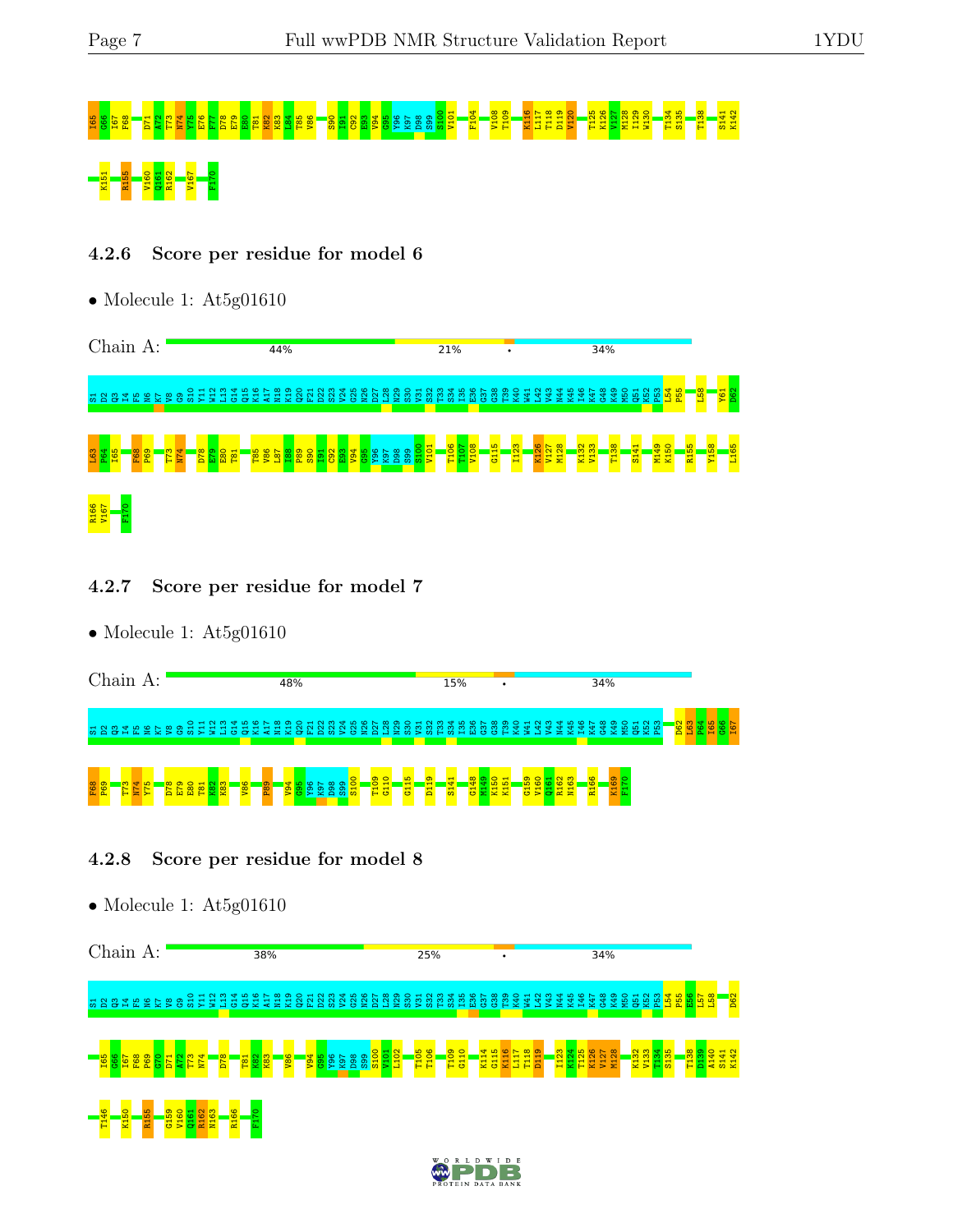#### 4.2.9 Score per residue for model 9

• Molecule 1: At5g01610



4.2.10 Score per residue for model 10

• Molecule 1: At5g01610



#### 4.2.11 Score per residue for model 11



## 4.2.12 Score per residue for model 12

34%

• Molecule 1: At5g01610

Chain A:

29%

34%

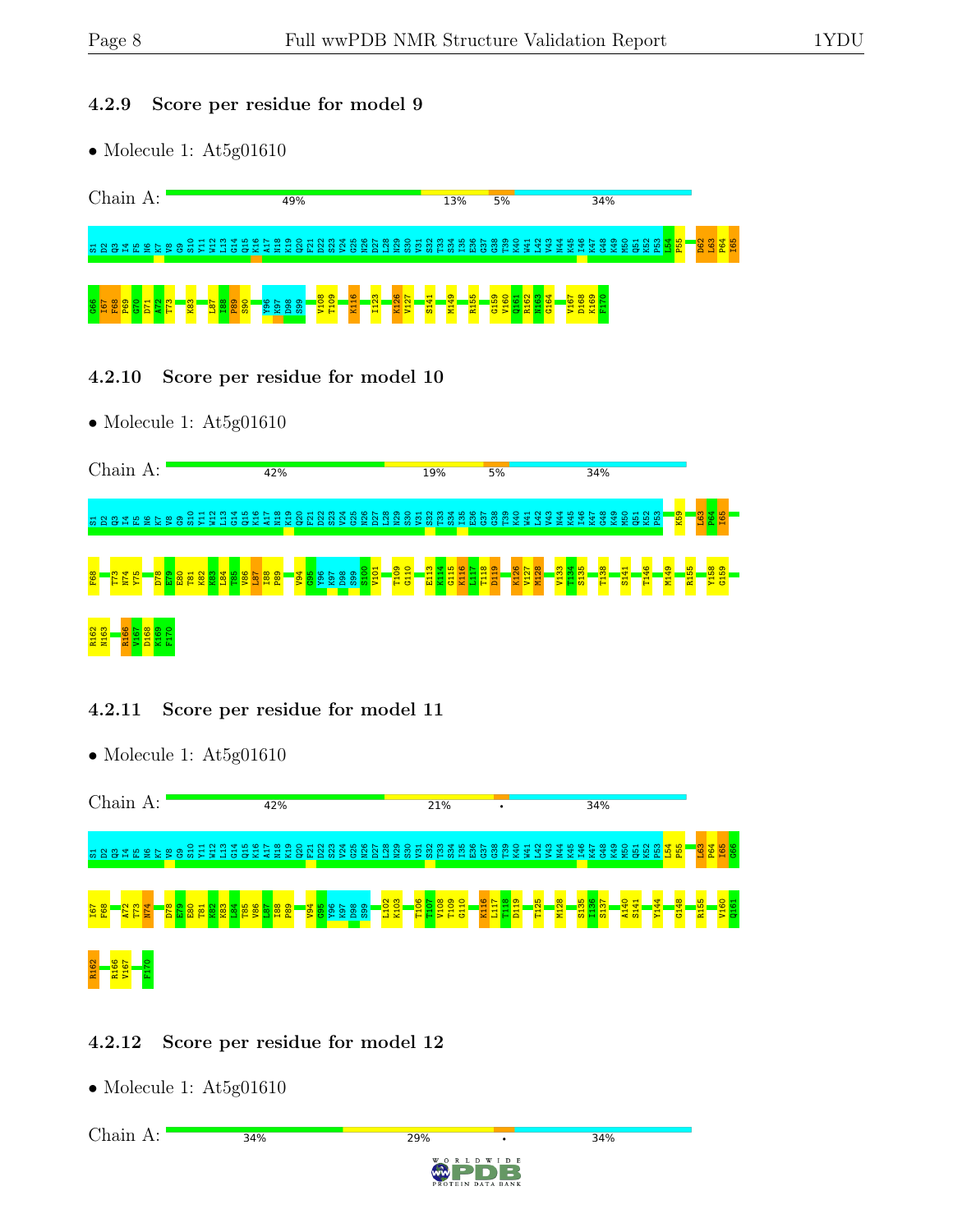

4.2.13 Score per residue for model 13

• Molecule 1: At5g01610



## 4.2.14 Score per residue for model 14 (medoid)

• Molecule 1: At5g01610

| Chain       |  |   | A: |                                     |   |          |   |  |   | 48% |                      |                                   |  |                      |                                    |                |        |   |    |   | 15% |  | $\bullet\quad\bullet$ |         |   |           |     |   | 34% |              |                   |                  |        |     |        |               |               |  |
|-------------|--|---|----|-------------------------------------|---|----------|---|--|---|-----|----------------------|-----------------------------------|--|----------------------|------------------------------------|----------------|--------|---|----|---|-----|--|-----------------------|---------|---|-----------|-----|---|-----|--------------|-------------------|------------------|--------|-----|--------|---------------|---------------|--|
| <u> 짧 음</u> |  |   |    |                                     |   |          |   |  |   |     |                      |                                   |  |                      |                                    |                |        |   |    |   |     |  |                       | 33<br>د | з | - ≂#<br>울 | ဖေဖ | ന | ക   | $\circ$<br>₩ | $\mathbf{H}$<br>ă | $\sim$<br>$\sim$ | ന<br>ă |     | $H$ 10 | ு<br><b>e</b> | $\frac{1}{2}$ |  |
| ă           |  | Œ |    | $\mathbf{\alpha}$ $\mathbf{\omega}$ | ю | $\infty$ | − |  | œ |     | $\circ$ $\sim$<br>옾. | $\infty$ $\infty$<br><u>පි සි</u> |  | $\overline{8}$<br>日日 | $\circ$<br>$\overline{\mathbf{t}}$ | $\overline{ }$ | 는<br>Ξ | 8 | 불물 | 륳 |     |  | 풊                     | 퓽       | ż |           |     |   | 8   | 755          |                   | 롸                |        | Ex. |        |               |               |  |

## 4.2.15 Score per residue for model 15

• Molecule 1: At5g01610 Chain A: 46% **17%** 34%  $\frac{8}{10}$ Y11 W12  $\mathbf{u}$  $^{614}$ Q15 K16 A17 N18 K19  $\rm \frac{2}{9}$  $\tilde{\mathrm{E}}$ D22  $\mathbb{S}^3$ V24 G25 N26 D27 L28 N29  $\frac{8}{3}$  $\overline{\mathbf{E}}$  $\frac{2}{3}$ r33<br>1 S34 I35  $_{\rm E}^{\rm so}$  $\frac{57}{2}$ G38 T39  $\overline{1}$ W41 L42 V43 N44 K45 I46  $K47$ G48 K49 M50 51<br>B K52  $\frac{2}{5}$ L54 P55  $\frac{6}{10}$  $\frac{157}{2}$  $\frac{8}{15}$ K59 s<br>S<br>B<br>C V8 G9 V108 G115 K116 L117 K126 T138 S141 M149 G159 V160 N163 R166 V167 F170 $\frac{2}{2}$ L63  $\frac{1}{2}$ I65  $\frac{66}{6}$ I67 F68 P69  $\frac{1}{5}$ D71  $\frac{N}{4}$ Y75 E76 F77 D78 T81 T85  $\frac{86}{2}$ P89  $\frac{8}{2}$  $\frac{180}{12}$ 읣 Y96 K97 D98  $\frac{9}{2}$ D<sub>F</sub> B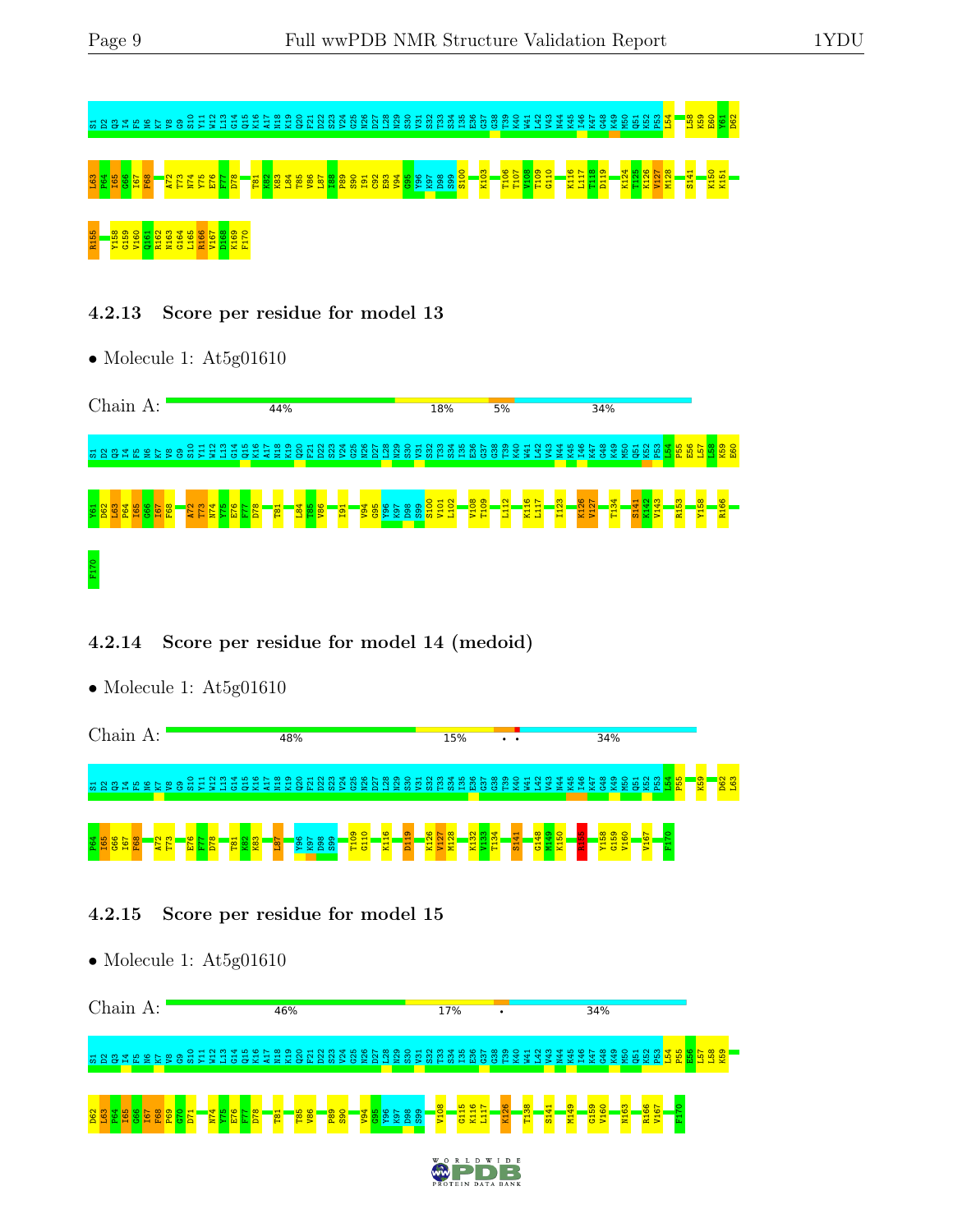#### 4.2.16 Score per residue for model 16

• Molecule 1: At5g01610



- 4.2.17 Score per residue for model 17
- Molecule 1: At5g01610

| Chain                                           |  | A: |  |  |  |  |  | 52% |  |  |  |  |  |                               | 13% |    | $\bullet$ |  |  |  | 34%  |    |             |  |  |  |  |
|-------------------------------------------------|--|----|--|--|--|--|--|-----|--|--|--|--|--|-------------------------------|-----|----|-----------|--|--|--|------|----|-------------|--|--|--|--|
| h g g g y p g h g g g g g g g g g g g g g g g g |  |    |  |  |  |  |  |     |  |  |  |  |  | ន្ត្រីមានស្តុន្ត្រី និងមានមាន |     | ႜႜ | $\sim$    |  |  |  | 54 T | ×. | <b>ZOXA</b> |  |  |  |  |
| <b>T6</b>                                       |  |    |  |  |  |  |  |     |  |  |  |  |  | ₩<br>퓽                        |     | ю  |           |  |  |  |      |    |             |  |  |  |  |

#### 4.2.18 Score per residue for model 18



#### 4.2.19 Score per residue for model 19

| Chain<br>А : | 40% | 22%                                    |                                | 34%                             |             |
|--------------|-----|----------------------------------------|--------------------------------|---------------------------------|-------------|
|              |     |                                        | ಞ<br>쁰<br>- 41<br>- 68<br>- 68 | ÷<br><b>MERMAJ</b><br>. See 175 | းထား<br>별 호 |
|              |     | <b>WORLD</b><br>w<br>PROTEIN DATA BANK | D R                            |                                 |             |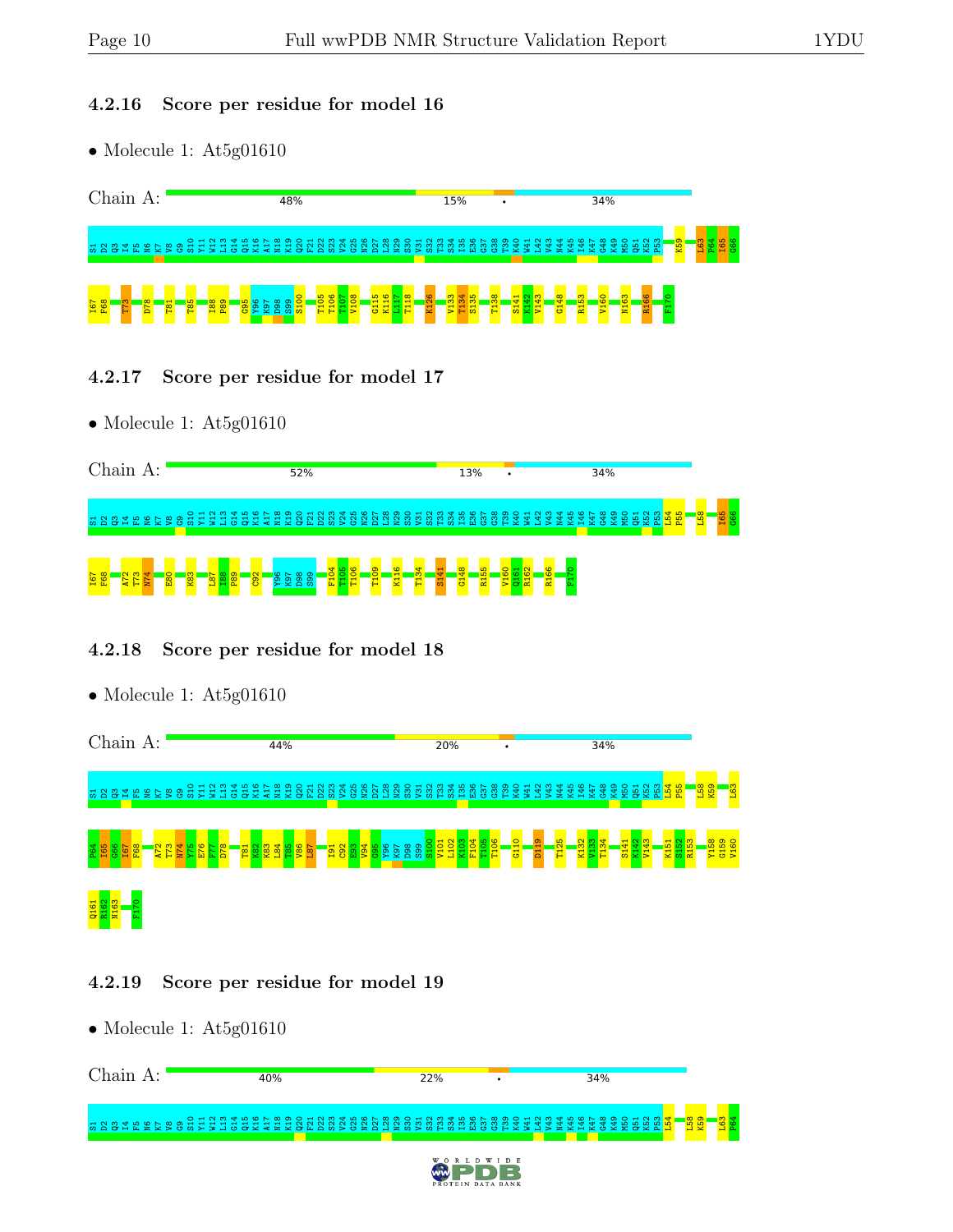# IS S68 E76 A72 T075 E76 A72 T73 N74 YO 76 K92 K92 K92 K92 K92 L112 E76 L112 E103 E103 E103 F104 L112 K103 F10<br>B104 F112 F124 E103 K126 B126 B126 S137 V143 K126 S144 B140 R154 R155 E1124 B144 G148 M149 K150 R155 S154 R155 D156 A157 Y158 G159 V160 Q161 R162 L165 F170

#### 4.2.20 Score per residue for model 20



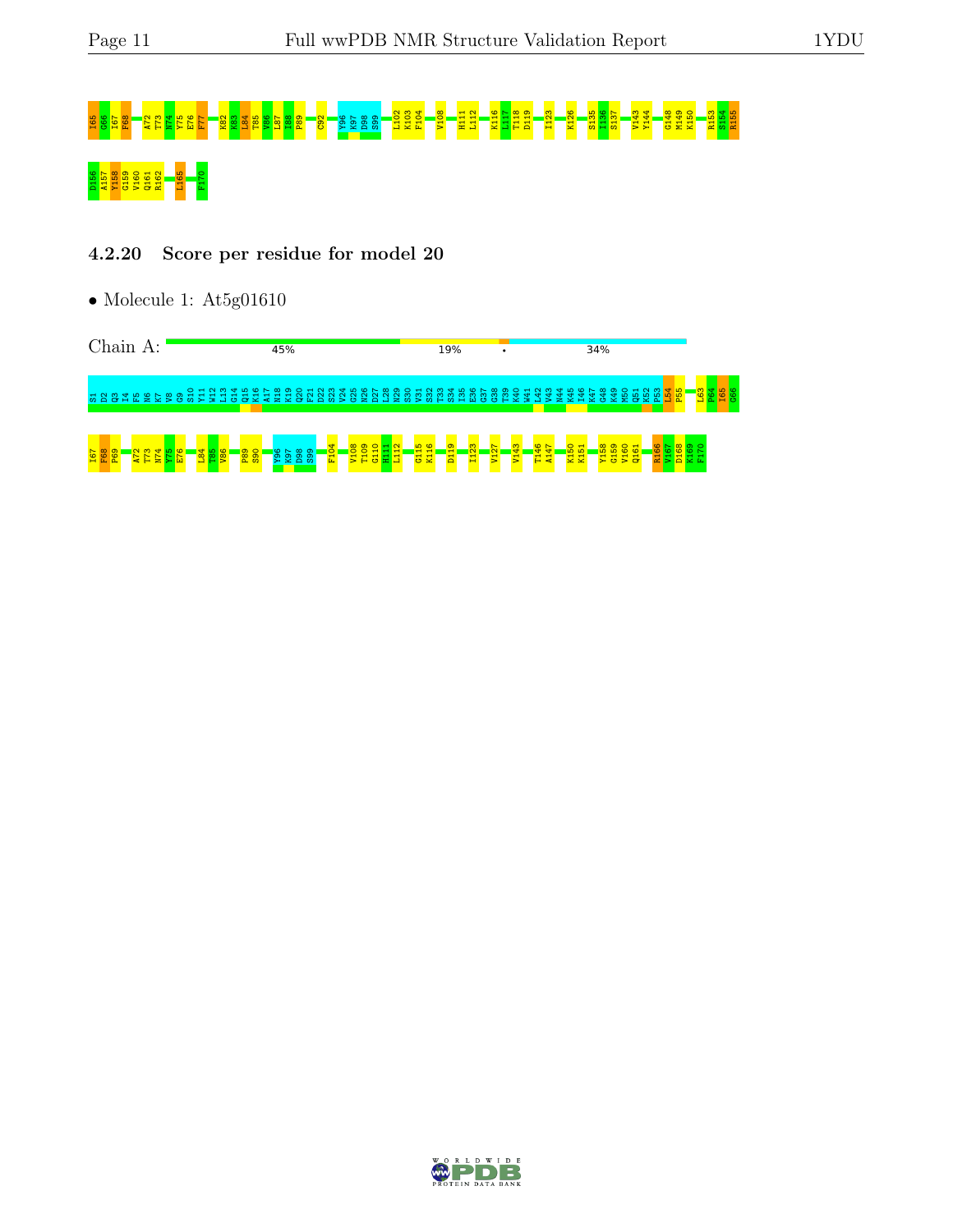# 5 Refinement protocol and experimental data overview  $(i)$

The models were refined using the following method: water refinement with XPLOR.

Of the 100 calculated structures, 20 were deposited, based on the following criterion: target function.

The following table shows the software used for structure solution, optimisation and refinement.

| Software name   Classification |                                          | Version |
|--------------------------------|------------------------------------------|---------|
| CYANA                          | structure solution $\vert 1.0.5 \rangle$ |         |
| X-PLOR                         | refinement                               | 2.9.3   |

No chemical shift data was provided.

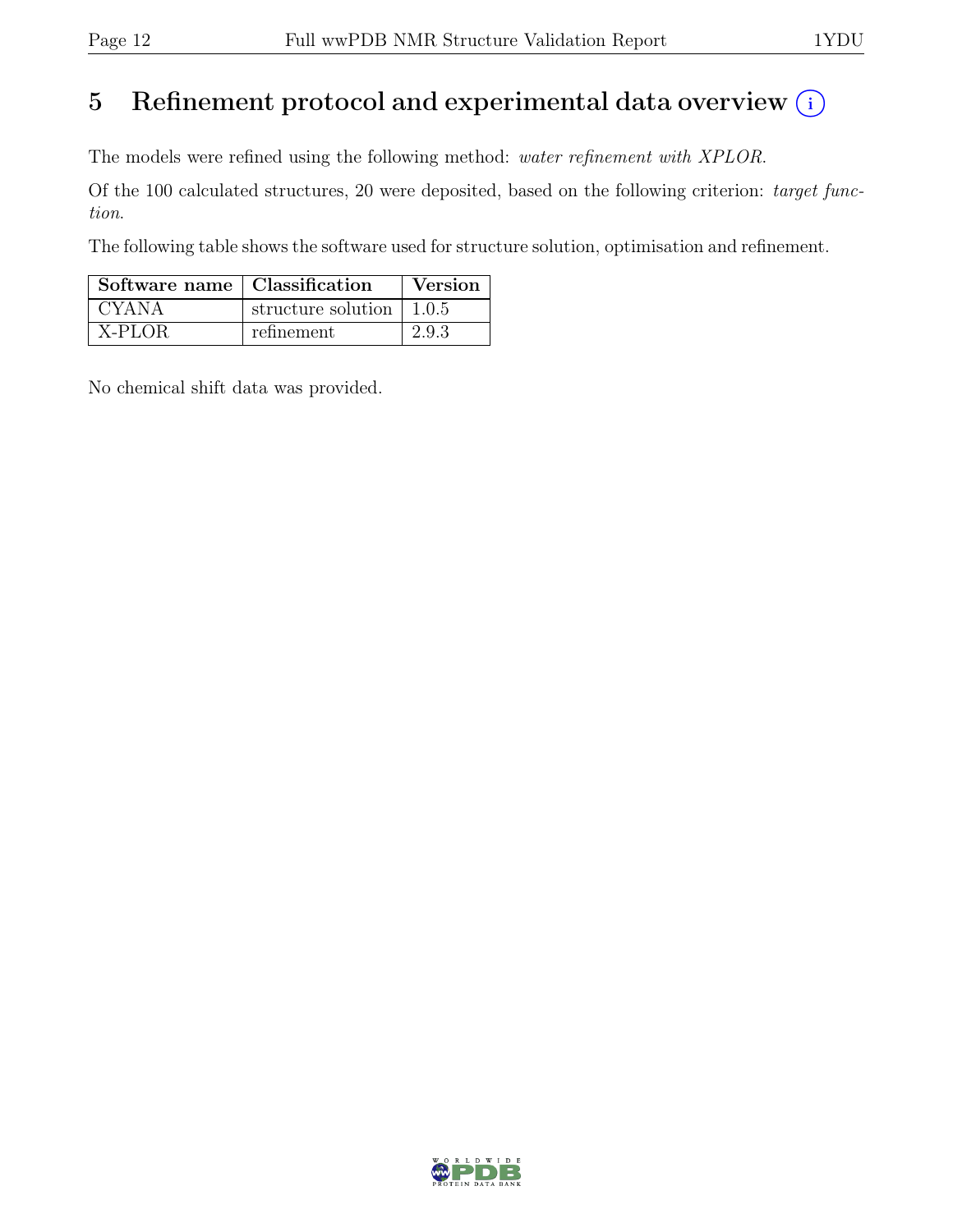# 6 Model quality  $(i)$

# 6.1 Standard geometry  $(i)$

The Z score for a bond length (or angle) is the number of standard deviations the observed value is removed from the expected value. A bond length (or angle) with  $|Z| > 5$  is considered an outlier worth inspection. RMSZ is the (average) root-mean-square of all Z scores of the bond lengths (or angles).

| Mol | $\mathbb{C}\mathbf{h}$ ain |                 | Bond lengths                  |                 | Bond angles                      |
|-----|----------------------------|-----------------|-------------------------------|-----------------|----------------------------------|
|     |                            | RMSZ            | #Z>5                          | <b>RMSZ</b>     | #Z>5                             |
|     |                            | $0.99 \pm 0.05$ | $0\pm0/902$ ( $0.0\pm0.0\%$ ) | $0.79 \pm 0.03$ | $0\pm 0/1215$ ( $0.0\pm 0.0\%$ ) |
| AП  | All                        | $0.99\,$        | $18040 (0.0\%)$               | $0.79\,$        | $0.0\%$<br>$1/24300$ +           |

Chiral center outliers are detected by calculating the chiral volume of a chiral center and verifying if the center is modelled as a planar moiety or with the opposite hand. A planarity outlier is detected by checking planarity of atoms in a peptide group, atoms in a mainchain group or atoms of a sidechain that are expected to be planar.

|  | Mol   Chain   Chirality   Planarity |               |
|--|-------------------------------------|---------------|
|  | $0.1 \pm 0.2$                       | $0.2 \pm 0.4$ |
|  |                                     |               |

All unique bond outliers are listed below.

|  |                  |                                     | $\overline{\text{Mol}\mid \text{Chain}}\mid \text{Res}\mid \text{Type}\mid \text{Atoms}\mid \hspace{0.1cm} \text{Z} \hspace{0.1cm} \mid \text{Observed}(\text{\AA})\mid \text{Ideal}(\text{\AA})\mid \text{Worst}\mid \text{Total} \mid \text{Vtest}$ |      |  |
|--|------------------|-------------------------------------|-------------------------------------------------------------------------------------------------------------------------------------------------------------------------------------------------------------------------------------------------------|------|--|
|  |                  |                                     |                                                                                                                                                                                                                                                       |      |  |
|  | 120 <sub>1</sub> | $\mid$ VAL $\mid$ N-CA $\mid$ -5.39 | 1.35                                                                                                                                                                                                                                                  | 1.46 |  |

All unique angle outliers are listed below.

|  |    |     | Mol   Chain   Res   Type   Atoms |      | $\perp$ Observed( <sup>o</sup> )   Ideal( <sup>o</sup> ) |        | Models  |       |
|--|----|-----|----------------------------------|------|----------------------------------------------------------|--------|---------|-------|
|  |    |     |                                  |      |                                                          |        | Worst + | Total |
|  | 77 | PHE | $N-CA-CB$                        | 5.93 | 121.27                                                   | 110.60 |         |       |

All unique chiral outliers are listed below.

|  |                                               | Mol   Chain   Res   Type   Atoms   Models (Total) |
|--|-----------------------------------------------|---------------------------------------------------|
|  | $\parallel$ 73 $\parallel$ THR $\parallel$ CA |                                                   |

All unique planar outliers are listed below. They are sorted by the frequency of occurrence in the ensemble.

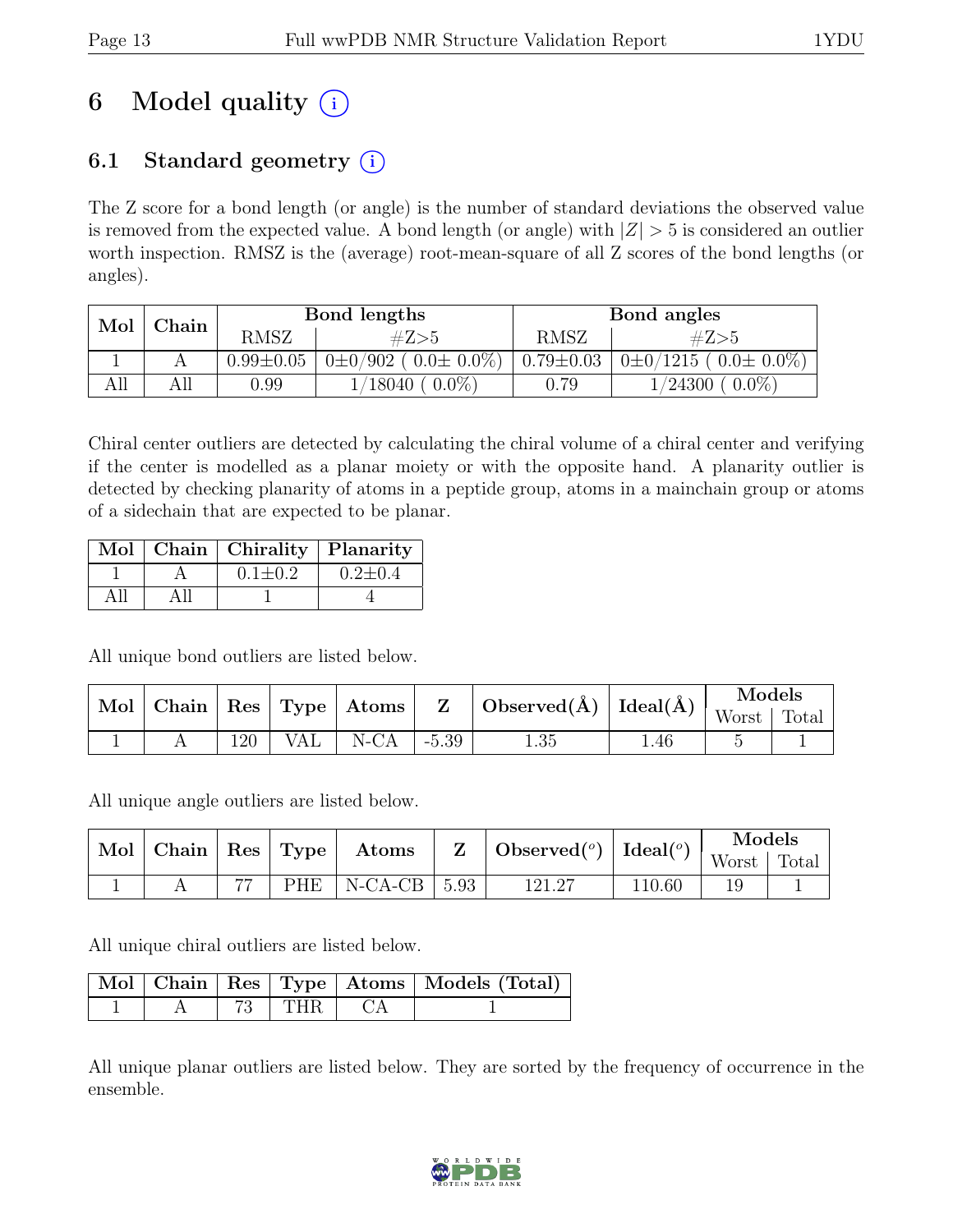|  |  |                         | Mol   Chain   Res   Type   Group   Models (Total) |
|--|--|-------------------------|---------------------------------------------------|
|  |  | $166$   ARG   Sidechain |                                                   |
|  |  | $155$   ARG   Sidechain |                                                   |

# 6.2 Too-close contacts  $(i)$

In the following table, the Non-H and H(model) columns list the number of non-hydrogen atoms and hydrogen atoms in each chain respectively. The H(added) column lists the number of hydrogen atoms added and optimized by MolProbity. The Clashes column lists the number of clashes averaged over the ensemble.

|     |       | Mol   Chain   Non-H   H(model)   H(added)   Clashes |       |  |
|-----|-------|-----------------------------------------------------|-------|--|
|     |       | 91 Q                                                | 918   |  |
| All | 17740 | 18380                                               | 18360 |  |

The all-atom clashscore is defined as the number of clashes found per 1000 atoms (including hydrogen atoms). The all-atom clashscore for this structure is 12.

| Atom-1                         | Atom-2              | $Clash(\AA)$ | Distance(A) | Models           |                |
|--------------------------------|---------------------|--------------|-------------|------------------|----------------|
|                                |                     |              |             | Worst            | Total          |
| 1:A:116:LYS:N                  | 1: A:116: LYS: HE2  | 0.64         | 2.07        | $\boldsymbol{9}$ | 1              |
| 1:A:79:GLU:O                   | 1:A:82:LYS:HB2      | 0.64         | 1.91        | $\overline{5}$   | $\mathbf{1}$   |
| 1:A:78:ASP:OD1                 | 1: A:81:THR:HB      | 0.64         | 1.92        | 10               | $\mathbf{1}$   |
| 1:A:95:GLY:HA2                 | 1: A:100: SER:O     | 0.64         | 1.91        | 16               | $\overline{3}$ |
| 1: A:67: ILE: O                | 1:A:160:VAL:HB      | 0.63         | 1.91        | $\overline{7}$   | 8              |
| 1:A:74:ASN:O                   | 1: A:86: VAL: HA    | 0.63         | 1.94        | 15               | 11             |
| 1:A:108:VAL:HG21               | 1:A:123:ILE:HG12    | 0.63         | 1.71        | 9                | $\overline{3}$ |
| 1: A: 55: PRO: HA              | 1:A:58:LEU:CD1      | 0.63         | 2.24        | $\overline{4}$   | $\overline{4}$ |
| 1: A:110: GLY: HA2             | 1:A:119:ASP:O       | 0.62         | 1.95        | $\overline{7}$   | $\overline{4}$ |
| 1:A:94:VAL:O                   | 1:A:101:VAL:HA      | 0.62         | 1.95        | 5                | 6              |
| 1:A:83:LYS:HG2                 | 1:A:109:THR:HG22    | 0.61         | 1.71        | 14               | $\overline{5}$ |
| 1: A:65: ILE: O                | 1:A:159:GLY:HA3     | 0.61         | 1.95        | 20               | 11             |
| 1:A:65:ILE:HG12                | 1: A:67: ILE:H      | 0.60         | 1.55        | 11               | $\overline{7}$ |
| 1:A:115:GLY:O                  | 1: A: 138: THR: HB  | 0.60         | 1.97        | 10               | $\overline{5}$ |
| 1: A:57: LEU:O                 | 1:A:60:GLU:HB3      | 0.60         | 1.97        | $\overline{4}$   | $\overline{2}$ |
| 1:A:72:ALA:O                   | 1:A:73:THR:HB       | 0.59         | 1.97        | $\overline{2}$   | $\overline{9}$ |
| $1: A:83: LYS: H\overline{G2}$ | 1:A:109:THR:OG1     | 0.58         | 1.98        | 9                | $\overline{1}$ |
| 1:A:63:LEU:HB2                 | 1: A:65: ILE: HD12  | 0.58         | 1.74        | $\overline{1}$   | 13             |
| 1:A:134:THR:O                  | 1:A:146:THR:HB      | 0.58         | 1.98        | 4                | 1              |
| $1: A:54:LEU: \overline{O}$    | 1: A:58:LEU:HG      | 0.58         | 1.99        | 6                | 6              |
| 1: A:92: CYS:SG                | 1: A: 166: ARG: HG2 | 0.58         | 2.38        | 6                | $\overline{2}$ |
| 1:A:155:ARG:HD3                | 1:A:155:ARG:O       | 0.58         | 1.99        | 6                | $\overline{2}$ |

All unique clashes are listed below, sorted by their clash magnitude.

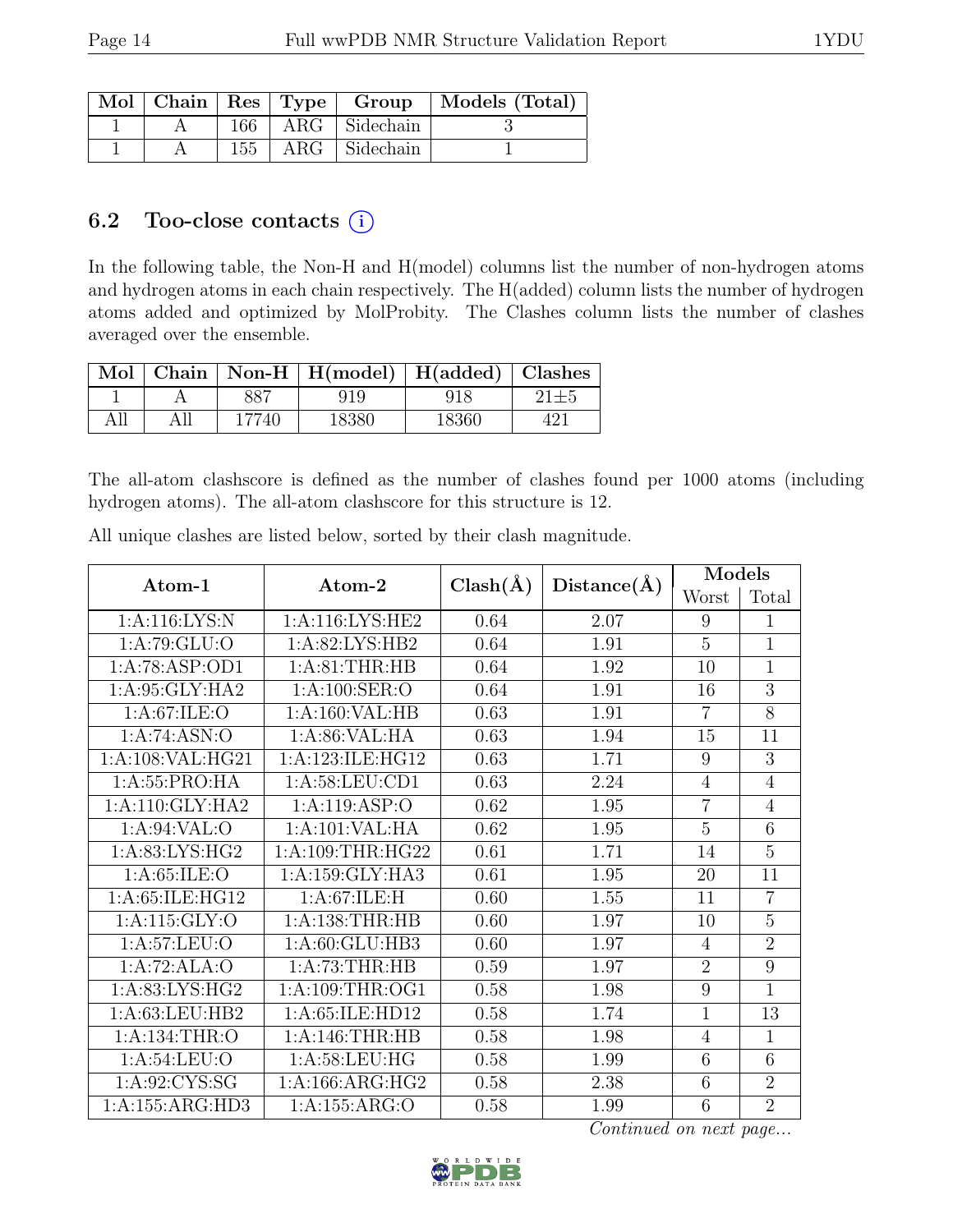|  | ۰. | ×<br>۰. |
|--|----|---------|
|  |    |         |

| Continuea from previous page |                             |              |                   | Models          |                 |
|------------------------------|-----------------------------|--------------|-------------------|-----------------|-----------------|
| $Atom-1$                     | Atom-2                      | $Clash(\AA)$ | Distance(A)       | Worst           | Total           |
| 1:A:74:ASN:HD22              | 1:A:74:ASN:N                | 0.57         | 1.96              | $6\phantom{.}6$ | $\overline{5}$  |
| 1:A:143:VAL:HB               | 1:A:153:ARG:O               | 0.57         | 2.00              | 13              | $\overline{4}$  |
| 1:A:117:LEU:O                | 1:A:135:SER:HB2             | 0.57         | 2.00              | $\overline{5}$  | $\overline{4}$  |
| 1:A:162:ARG:HA               | 1:A:162:ARG:NE              | 0.56         | 2.16              | 10              | $\mathbf{1}$    |
| 1: A:76: GLU:O               | 1: A:85:THR:HG22            | 0.56         | 1.99              | 19              | $\mathbf 1$     |
| 1:A:76:GLU:O                 | 1:A:84:LEU:HG               | 0.56         | 2.01              | $\mathbf{1}$    | $\mathbf{1}$    |
| 1: A:110: GLY:HA3            | 1:A:119:ASP:O               | 0.56         | 2.01              | 12              | $\,4\,$         |
| 1: A:67: ILE: O              | 1:A:160:VAL:HG12            | 0.56         | 1.99              | 11              | $\mathbf{1}$    |
| 1:A:78:ASP:HB2               | 1: A:81:THR:HB              | 0.55         | 1.78              | 12              | 14              |
| 1: A:67: ILE: HA             | 1:A:160:VAL:CG2             | 0.55         | 2.31              | $8\,$           | $\overline{2}$  |
| 1:A:78:ASP:O                 | 1: A:82: LYS: HA            | 0.55         | 2.01              | $\overline{5}$  | $\overline{2}$  |
| 1:A:76:GLU:OE1               | 1:A:87:LEU:HG               | 0.55         | 2.01              | 14              | 1               |
| $1:A:71:A$ SP:OD1            | 1:A:89:PRO:HG3              | 0.55         | 2.02              | 9               | $\mathbf 1$     |
| 1:A:100:SER:HB3              | 1:A:126:LYS:O               | 0.54         | 2.02              | $8\,$           | $\mathbf{1}$    |
| 1:A:64:PRO:HG3               | 1:A:141:SER:N               | 0.54         | 2.17              | 13              | $\overline{2}$  |
| 1:A:55:PRO:O                 | 1: A:59: LYS: HG2           | 0.54         | $\overline{2.02}$ | 13              | $\overline{6}$  |
| 1:A:126:LYS:HD3              | 1: A: 126: LYS: C           | 0.54         | 2.23              | $8\,$           | $6\phantom{.}6$ |
| 1:A:74:ASN:N                 | 1:A:74:ASN:HD22             | 0.54         | 2.01              | 17              | $\overline{3}$  |
| 1: A:85:THR:HA               | 1:A:108:VAL:O               | 0.54         | 2.03              | 15              | $\overline{6}$  |
| 1:A:127:VAL:HG13             | 1:A:128:MET:SD              | 0.54         | 2.42              | $8\,$           | $\overline{2}$  |
| 1:A:88:ILE:HG22              | 1:A:166:ARG:NH1             | 0.54         | 2.18              | 10              | $\overline{1}$  |
| 1:A:55:PRO:HA                | 1:A:58:LEU:HD11             | 0.54         | 1.80              | 17              | 1               |
| 1:A:84:LEU:O                 | 1:A:109:THR:HA              | 0.54         | 2.02              | 10              | $\overline{6}$  |
| 1:A:82:LYS:HA                | 1:A:82:LYS:HE2              | 0.54         | 1.78              | 19              | 1               |
| 1:A:77:PHE:HB2               | 1:A:84:LEU:HA               | 0.53         | 1.79              | 19              | $\mathbf{1}$    |
| 1:A:126:LYS:C                | 1:A:126:LYS:HD3             | 0.53         | 2.24              | $\overline{2}$  | $\overline{4}$  |
| 1: A:65:ILE:HB               | 1:A:160:VAL:HG23            | 0.53         | 1.80              | 16              | 8               |
| 1:A:76:GLU:HB2               | $1: A:85: \overline{THR:O}$ | 0.53         | $\overline{2}.03$ | 12              | $\overline{2}$  |
| 1:A:83:LYS:HG3               | 1:A:109:THR:HG22            | 0.53         | 1.79              | 5               | $\mathbf{1}$    |
| 1:A:141:SER:O                | 1:A:155:ARG:HB3             | 0.53         | 2.04              | 14              | 1               |
| 1: A:89: PRO:O               | 1:A:166:ARG:HB2             | 0.52         | 2.04              | $\overline{7}$  | 3               |
| 1: A:59: LYS:O               | 1:A:62:ASP:HB3              | 0.52         | 2.05              | 13              | $\sqrt{2}$      |
| 1: A:87: LEU: HA             | 1: A:106:THR:O              | 0.52         | 2.05              | 6               | 5               |
| 1:A:84:LEU:HD23              | 1:A:112:LEU:HD13            | 0.52         | 1.81              | 19              | $\mathbf 1$     |
| 1:A:102:LEU:HD22             | 1:A:125:THR:HG23            | 0.52         | 1.81              | 8               | 1               |
| 1:A:150:LYS:HG2              | 1:A:151:LYS:H               | 0.52         | 1.65              | 12              | $\mathbf 1$     |
| 1: A:92: CYS:SG              | 1:A:104:PHE:HB2             | 0.52         | 2.44              | 3               | $\overline{4}$  |
| 1:A:92:CYS:SG                | 1: A: 166: ARG: HA          | 0.52         | 2.44              | $\,6\,$         | $\mathbf 1$     |
| 1: A:54:LEU: N               | 1:A:55:PRO:HD3              | 0.52         | 2.20              | $\overline{4}$  | 1               |
| 1:A:115:GLY:O                | 1:A:138:THR:HG23            | 0.52         | 2.05              | 16              | $\overline{2}$  |
| 1: A: 166: ARG: NE           | 1: A: 166: ARG: H           | 0.51         | 2.03              | 20              | $\mathbf{1}$    |

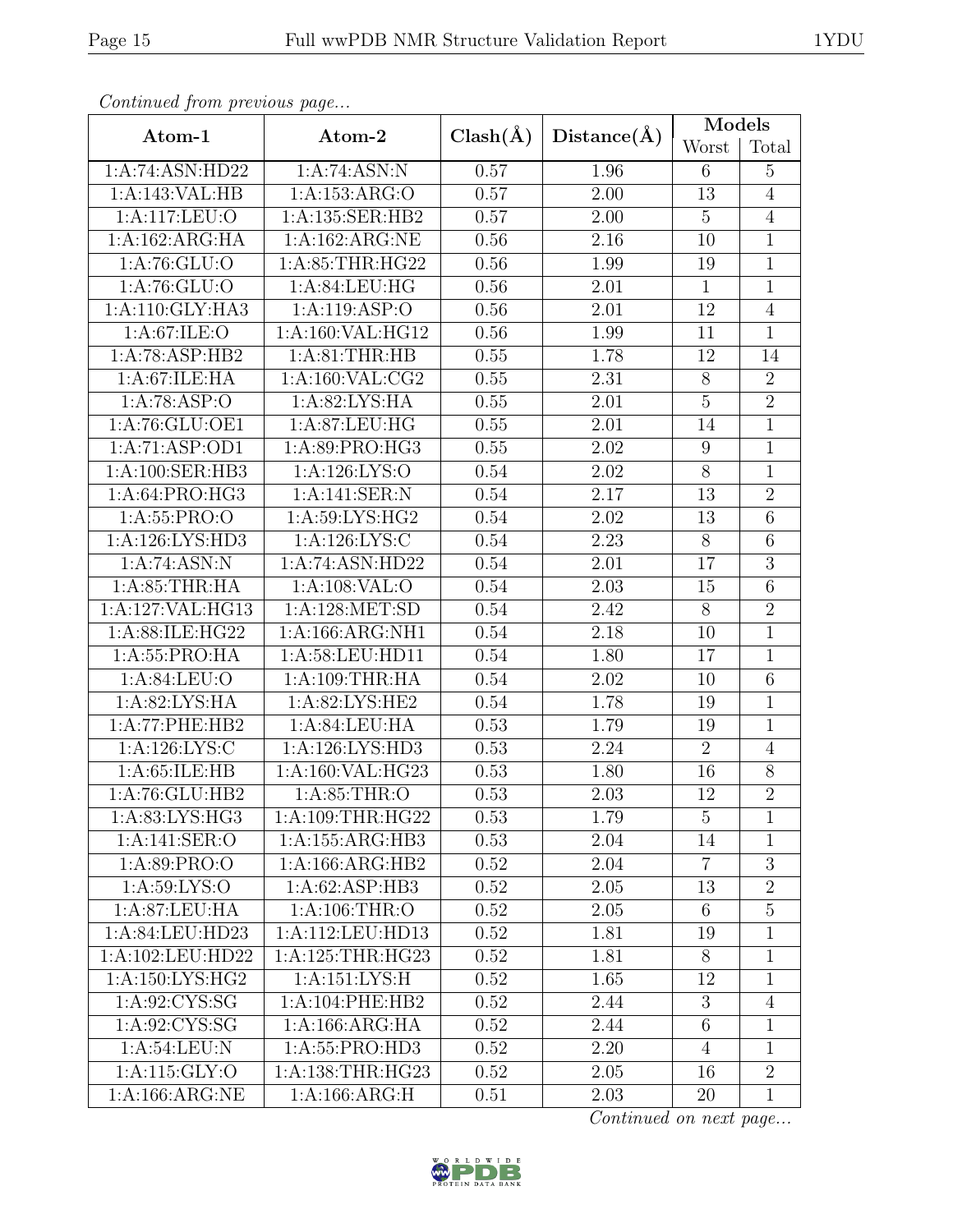|  | ۰. | ×<br>۰. |
|--|----|---------|
|  |    |         |

| Continuea from previous page          |                     |              |                   | Models         |                |
|---------------------------------------|---------------------|--------------|-------------------|----------------|----------------|
| Atom-1                                | Atom-2              | $Clash(\AA)$ | Distance(A)       | Worst          | Total          |
| 1: A:58:LEU:HA                        | 1: A:75:TYR:CD1     | 0.51         | 2.41              | 12             | 1              |
| 1:A:88:ILE:O                          | 1:A:106:THR:HA      | 0.51         | 2.06              | 16             | $\overline{3}$ |
| 1:A:73:THR:O                          | 1: A:73:THR:HG22    | 0.51         | 2.05              | $\sqrt{3}$     | 12             |
| 1:A:108:VAL:HG21                      | 1:A:123:ILE:HG13    | 0.51         | 1.82              | $\overline{1}$ | $\mathbf{1}$   |
| 1:A:93:GLU:O                          | 1: A:164: GLY:HA2   | 0.51         | 2.05              | 12             | $\mathbf 1$    |
| 1:A:126:LYS:HD3                       | 1:A:127:VAL:N       | 0.51         | 2.21              | 13             | 1              |
| 1:A:72:ALA:O                          | 1: A:73:THR:HG22    | 0.51         | 2.06              | 19             | $\overline{2}$ |
| 1:A:90:SER:HB2                        | 1:A:168:ASP:HB2     | 0.51         | 1.82              | 20             | $\overline{4}$ |
| 1:A:62:ASP:OD1                        | 1:A:75:TYR:HB3      | 0.50         | 2.05              | $\overline{7}$ | $\mathbf 1$    |
| 1: A:118:THR:HA                       | 1:A:135:SER:OG      | 0.50         | 2.06              | 16             | $\overline{2}$ |
| 1:A:55:PRO:O                          | 1:A:59:LYS:HE2      | 0.50         | 2.06              | 15             | 1              |
| 1:A:162:ARG:HD2                       | 1:A:162:ARG:O       | 0.50         | 2.06              | $8\,$          | 1              |
| 1:A:125:THR:HB                        | 1: A: 134: THR: OG1 | 0.50         | 2.06              | $\mathbf{1}$   | $\overline{2}$ |
| 1:A:137:SER:O                         | 1:A:144:TYR:HB2     | 0.50         | 2.06              | 11             | $\overline{2}$ |
| 1:A:94:VAL:HG13                       | 1:A:163:ASN:H       | 0.50         | 1.65              | 12             | $\overline{4}$ |
| 1: A:54:LEU:HB3                       | 1:A:55:PRO:HD3      | 0.50         | 1.84              | $8\,$          | $\overline{2}$ |
| 1:A:86:VAL:O                          | 1:A:107:THR:HA      | 0.50         | 2.07              | 12             | $\mathbf{1}$   |
| 1:A:72:ALA:HA                         | 1:A:87:LEU:O        | 0.50         | 2.07              | 19             | $\mathbf 1$    |
| 1: A:67: ILE: O                       | 1:A:160:VAL:HG22    | 0.50         | 2.06              | 17             | $\overline{2}$ |
| 1:A:165:LEU:HD12                      | 1:A:165:LEU:O       | 0.49         | 2.07              | 12             | 1              |
| 1:A:102:LEU:HG                        | 1: A:125:THR:OG1    | 0.49         | 2.07              | 18             | $\mathbf 1$    |
| 1: A:82: LYS: HA                      | 1: A:82: LYS: CE    | 0.49         | 2.36              | 19             | 1              |
| 1:A:55:PRO:HA                         | 1:A:58:LEU:HD12     | 0.49         | 1.85              | $\overline{4}$ | $\mathbf{1}$   |
| 1:A:135:SER:O                         | 1:A:146:THR:HA      | 0.49         | 2.07              | 10             | $\overline{2}$ |
| 1: A:83: LYS: CD                      | 1:A:109:THR:HG22    | 0.49         | 2.38              | 11             | 1              |
| 1:A:83:LYS:HG3                        | 1: A:109:THR:CG2    | 0.48         | 2.37              | $\overline{5}$ | 1              |
| $1:A:102:\overline{\textrm{LEU:CD2}}$ | 1:A:125:THR:HG23    | 0.48         | 2.38              | 8              | $\mathbf{1}$   |
| 1:A:83:LYS:HG2                        | 1:A:109:THR:CG2     | 0.48         | $\overline{2.38}$ | <sup>14</sup>  | $\mathbf 1$    |
| 1: A:76: GLU:O                        | 1:A:84:LEU:HD12     | 0.48         | 2.09              | 20             | 1              |
| 1: A:63:LEU:HD21                      | 1:A:115:GLY:N       | 0.48         | 2.24              | $\overline{7}$ | $\overline{2}$ |
| 1: A:83: LYS: CG                      | 1: A:109:THR:HG22   | 0.48         | 2.38              | 14             | 1              |
| 1:A:77:PHE:HB2                        | 1: A:84:LEU:CA      | 0.48         | 2.39              | 19             | 1              |
| 1: A:54:LEU:HG                        | 1:A:55:PRO:HD3      | 0.48         | 1.84              | 20             | 1              |
| 1: A:109:THR:OG1                      | 1:A:121:GLU:HB3     | 0.48         | 2.09              | $\mathbf 1$    | $\mathbf{1}$   |
| 1: A:67: ILE: O                       | $1: A:68:$ PHE:HB2  | 0.47         | 2.09              | $\overline{4}$ | $\overline{7}$ |
| 1:A:75:TYR:HB2                        | 1:A:84:LEU:HD11     | 0.47         | 1.84              | 19             | $\overline{2}$ |
| 1:A:58:LEU:HD22                       | 1:A:74:ASN:ND2      | 0.47         | 2.24              | $\overline{5}$ | 1              |
| 1:A:62:ASP:OD2                        | 1:A:73:THR:HG23     | 0.47         | 2.09              | 14             | $\mathbf{1}$   |
| 1: A:81:THR:HG22                      | 1:A:83:LYS:HB3      | 0.47         | 1.86              | 12             | 3              |
| 1:A:74:ASN:O                          | 1:A:86:VAL:HG22     | 0.47         | 2.10              | $8\,$          | 1              |
| 1: A:105:THR:HG22                     | 1: A:106:THR:H      | 0.47         | 1.70              | 8              | $\mathbf{1}$   |

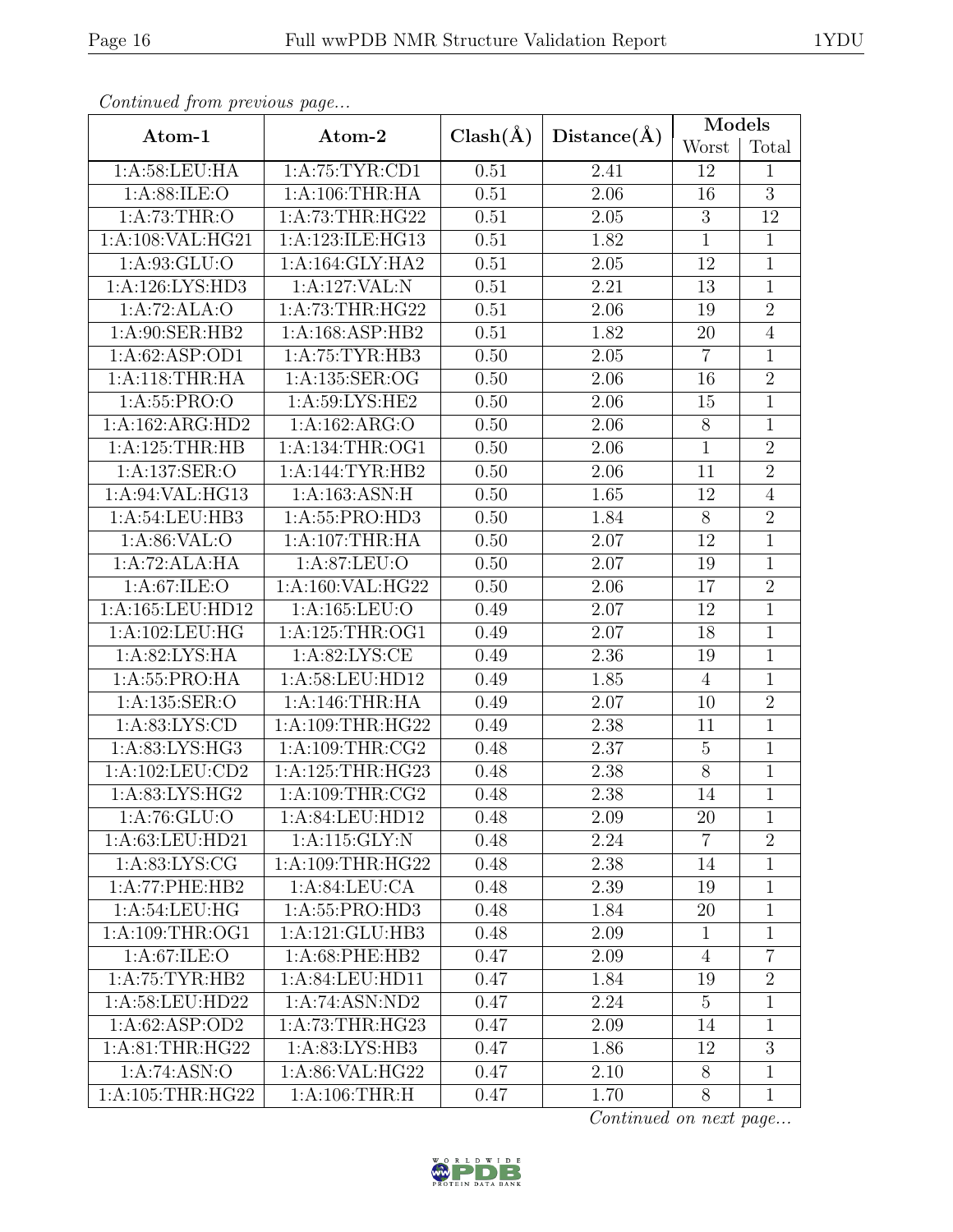|  | ۰. | ×<br>۰. |
|--|----|---------|
|  |    |         |

| Continuea from previous page |                                |              |                   | Models         |                |
|------------------------------|--------------------------------|--------------|-------------------|----------------|----------------|
| Atom-1                       | Atom-2                         | $Clash(\AA)$ | Distance(A)       | Worst          | Total          |
| 1:A:141:SER:O                | 1:A:155:ARG:HD2                | 0.47         | 2.09              | 17             | $\mathbf{1}$   |
| 1: A: 166: ARG: N            | 1:A:166:ARG:HD2                | 0.47         | 2.25              | $\mathbf{1}$   | $\overline{2}$ |
| 1: A:54:LEU:H                | 1:A:54:LEU:HD23                | 0.47         | 1.70              | 20             | $\mathbf 1$    |
| 1:A:158:TYR:HB2              | 1: A:161: GLN: NE2             | 0.47         | 2.25              | $\mathbf{1}$   | $\mathbf 1$    |
| 1: A: 169: LYS: H            | 1:A:169:LYS:HD3                | 0.47         | 1.70              | $\overline{7}$ | $\mathbf 1$    |
| 1: A:81:THR:C                | 1: A:83: LYS:H                 | 0.47         | $\overline{2.13}$ | $\overline{5}$ | $\overline{1}$ |
| 1:A:151:LYS:HA               | 1:A:151:LYS:HE2                | 0.47         | 1.86              | 18             | $\overline{3}$ |
| 1:A:103:LYS:HB3              | 1:A:124:LYS:HB3                | 0.46         | 1.87              | 12             | 1              |
| 1:A:87:LEU:H                 | 1:A:87:LEU:HD13                | 0.46         | 1.71              | 10             | 1              |
| 1:A:65:ILE:HG22              | 1:A:143:VAL:HG22               | 0.46         | 1.87              | 20             | $\mathbf{1}$   |
| 1:A:155:ARG:HD3              | 1:A:155:ARG:C                  | 0.46         | 2.31              | $5\,$          | $\mathbf 1$    |
| 1: A:64: PRO:O               | 1:A:155:ARG:HD2                | 0.46         | 2.11              | 11             | 1              |
| 1: A:54:LEU:O                | 1:A:58:LEU:HD13                | 0.46         | 2.11              | 12             | $\overline{2}$ |
| 1: A:63:LEU:O                | 1:A:65:ILE:HD13                | 0.46         | 2.10              | $\overline{7}$ | $\mathbf 1$    |
| 1:A:102:LEU:HG               | 1: A:125:THR:CG2               | 0.46         | $2.41\,$          | 11             | $\mathbf 1$    |
| 1:A:116:LYS:HD2              | 1:A:116:LYS:O                  | 0.46         | 2.11              | $\overline{2}$ | $\mathbf 1$    |
| 1: A:63:LEU:HB3              | 1: A:138:THR:HG21              | 0.46         | 1.86              | $\overline{3}$ | $\mathbf 1$    |
| 1:A:63:LEU:HD21              | 1:A:115:GLY:H                  | 0.46         | 1.71              | $\overline{7}$ | $\overline{3}$ |
| 1: A:58:LEU:HA               | 1: A:61:TYR:CD2                | 0.46         | 2.46              | $6\,$          | $\overline{1}$ |
| 1:A:68:PHE:HB3               | 1:A:69:PRO:HD3                 | 0.46         | 1.87              | 15             | $\overline{2}$ |
| 1:A:75:TYR:HB2               | $1: A:84: \overline{LEU:HD21}$ | 0.46         | 1.87              | 19             | $\mathbf{1}$   |
| 1:A:155:ARG:HB2              | 1:A:159:GLY:O                  | 0.46         | 2.10              | 8              | 1              |
| 1: A:126: LYS: HG2           | 1:A:127:VAL:N                  | 0.46         | 2.26              | 14             | $\overline{2}$ |
| 1:A:71:ASP:OD2               | 1:A:89:PRO:HG3                 | 0.46         | 2.11              | 15             | $\mathbf{1}$   |
| 1:A:162:ARG:HD2              | 1:A:162:ARG:C                  | 0.45         | 2.32              | $\overline{7}$ | $\overline{2}$ |
| 1:A:54:LEU:O                 | 1: A:57: LEU: HG               | 0.45         | 2.12              | $8\,$          | $\mathbf 1$    |
| 1:A:58:LEU:HG                | 1:A:75:TYR:CE1                 | 0.45         | 2.46              | 19             | $\mathbf{1}$   |
| 1:A:155:ARG:HA               | 1:A:159:GLY:HA2                | 0.45         | 1.87              | $\overline{4}$ | $\mathbf 1$    |
| 1:A:62:ASP:O                 | 1:A:63:LEU:HD13                | 0.45         | 2.11              | 9              | 1              |
| 1: A:89: PRO:O               | 1:A:166:ARG:HB3                | 0.45         | 2.11              | 16             | 1              |
| 1: A:90: SER:OG              | 1:A:167:VAL:HB                 | 0.45         | 2.11              | 15             | $\overline{4}$ |
| 1: A:62: ASP:OD1             | 1:A:114:LYS:HA                 | 0.45         | 2.12              | 8              | 1              |
| 1:A:58:LEU:HB3               | 1: A:75:TYR:H                  | 0.45         | 1.72              | $\mathbf{1}$   | 1              |
| 1:A:54:LEU:CG                | 1: A: 55: PRO: HD3             | 0.45         | 2.42              | 20             | $\mathbf 1$    |
| 1: A:58:LEU:HA               | 1:A:75:TYR:CE1                 | 0.45         | 2.46              | 12             | 1              |
| 1:A:166:ARG:HD2              | 1: A: 166: ARG: H              | 0.44         | 1.71              | $\mathbf{1}$   | 1              |
| $1: A:68:$ PHE:HA            | 1: A: 158: TYR: CD2            | 0.44         | 2.46              | 19             | 1              |
| 1: A:92: CYS:SG              | 1: A:164: GLY: HA3             | 0.44         | 2.53              | $\overline{4}$ | $\mathbf{1}$   |
| 1: A: 55: PRO: HA            | 1: A:58:LEU:HG                 | 0.44         | 1.89              | $\overline{2}$ | $\mathbf{1}$   |
| 1: A: 138: THR: HB           | 1:A:142:LYS:O                  | 0.44         | 2.13              | $\overline{5}$ | $\mathbf{1}$   |
| 1:A:166:ARG:HD2              | 1: A: 166: ARG: N              | 0.44         | 2.28              | 11             | $\mathbf{1}$   |

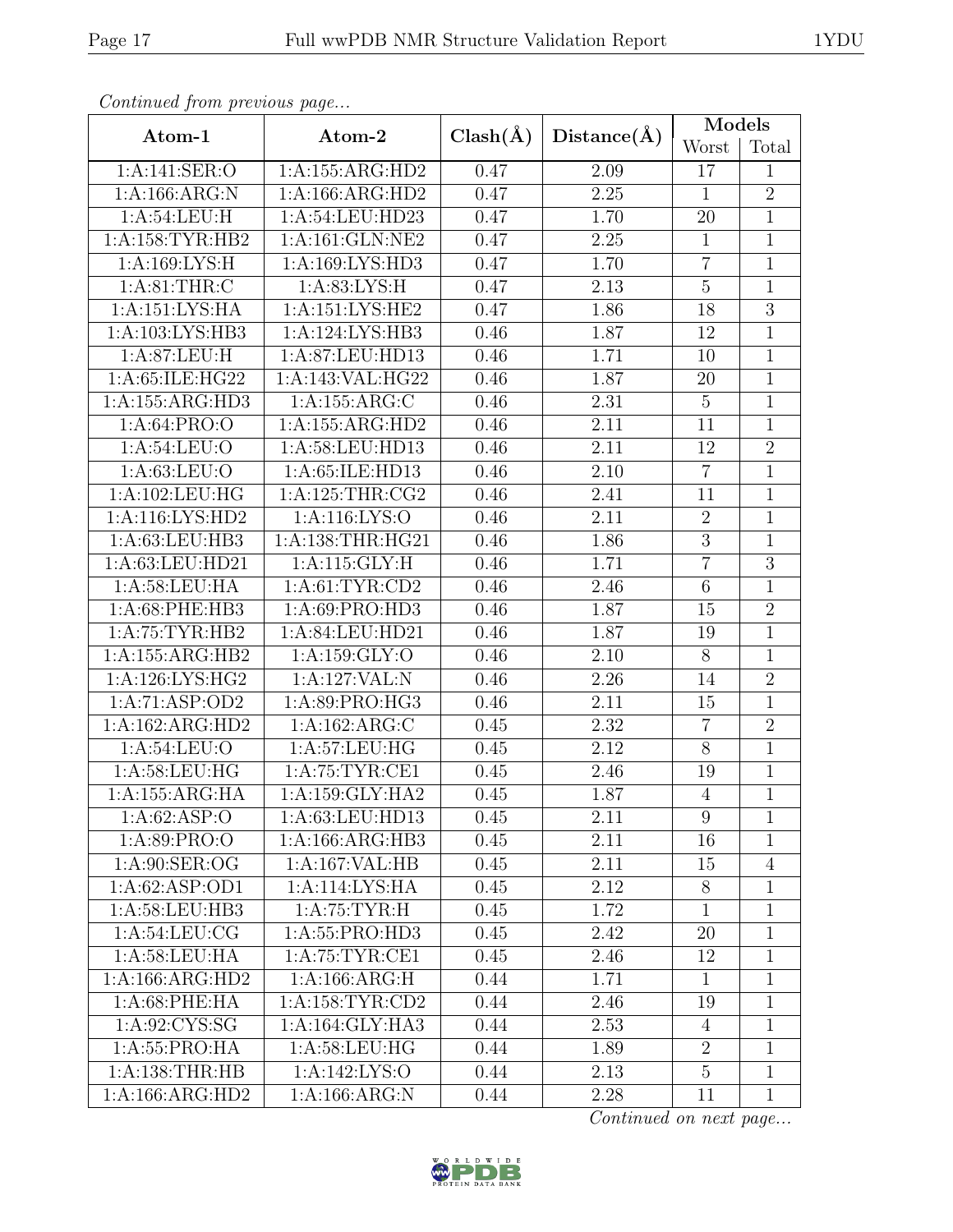|  | ۰. | ×<br>۰. |
|--|----|---------|
|  |    |         |

| Continuea from previous page         |                                       |              |                   | Models          |                |
|--------------------------------------|---------------------------------------|--------------|-------------------|-----------------|----------------|
| Atom-1                               | Atom-2                                | $Clash(\AA)$ | Distance(A)       | Worst           | Total          |
| 1:A:78:ASP:HB2                       | 1: A:81:THR:CB                        | 0.44         | 2.41              | 12              | 3              |
| 1: A:81:THR:CG2                      | 1:A:83:LYS:HG2                        | 0.44         | 2.43              | 18              | $\mathbf{1}$   |
| 1:A:129:ILE:CD1                      | 1:A:130:TRP:H                         | 0.43         | 2.26              | $\overline{2}$  | $\mathbf{1}$   |
| 1: A:64: PRO:HB2                     | $1:A:155:A\overline{\mathrm{RG:NH1}}$ | 0.43         | 2.28              | $\overline{9}$  | $\mathbf{1}$   |
| 1:A:150:LYS:HA                       | 1:A:150:LYS:HE2                       | 0.43         | 1.89              | $\overline{7}$  | $\overline{2}$ |
| 1:A:138:THR:HG22                     | 1:A:140:ALA:N                         | 0.43         | 2.28              | 8               | 1              |
| 1:A:138:THR:HG23                     | 1:A:142:LYS:O                         | 0.43         | 2.13              | $8\,$           | $\mathbf 1$    |
| 1: A: 105: THR:H                     | 1:A:123:ILE:HG22                      | 0.43         | 1.74              | 8               | 1              |
| 1:A:69:PRO:HB3                       | 1:A:166:ARG:HD3                       | 0.43         | 1.89              | 20              | $\mathbf 1$    |
| 1:A:74:ASN:N                         | 1:A:74:ASN:ND2                        | 0.43         | 2.66              | $6\phantom{.}6$ | $\mathbf 1$    |
| 1:A:125:THR:O                        | 1:A:130:TRP:HA                        | 0.43         | $\overline{2}.14$ | $\overline{5}$  | $\mathbf 1$    |
| 1:A:155:ARG:HG2                      | 1:A:159:GLY:HA2                       | 0.43         | 1.91              | 12              | 1              |
| 1:A:165:LEU:HD22                     | 1:A:165:LEU:O                         | 0.43         | $2.14\,$          | 19              | $\mathbf 1$    |
| 1:A:88:ILE:HB                        | 1:A:105:THR:O                         | 0.42         | 2.14              | 16              | 1              |
| 1: A:116: LYS: HD3                   | 1: A:118:THR:HG23                     | 0.42         | 1.91              | $\overline{5}$  | $\overline{2}$ |
| 1: A:82: LYS:O                       | 1:A:111:HIS:HA                        | 0.42         | 2.14              | 19              | 1              |
| 1:A:127:VAL:HG23                     | 1:A:128:MET:H                         | 0.42         | 1.74              | 6               | $\mathbf{1}$   |
| 1:A:62:ASP:OD2                       | 1:A:65:ILE:HD13                       | 0.42         | 2.15              | 15              | $\mathbf 1$    |
| 1:A:134:THR:HG22                     | 1:A:148:GLY:HA3                       | 0.42         | 1.90              | 16              | $\mathbf{1}$   |
| 1: A:60: GLU:C                       | 1: A:62: ASP:H                        | 0.42         | 2.17              | 12              | $\mathbf 1$    |
| 1: A:63:LEU:CD1                      | 1:A:115:GLY:H                         | 0.42         | 2.27              | 16              | $\mathbf 1$    |
| 1:A:143:VAL:HG11                     | 1:A:159:GLY:O                         | 0.42         | 2.15              | 19              | 1              |
| 1:A:143:VAL:HG21                     | 1:A:159:GLY:O                         | 0.42         | 2.15              | 20              | $\overline{1}$ |
| 1:A:165:LEU:O                        | 1:A:165:LEU:HD22                      | 0.42         | 2.14              | $\overline{2}$  | $\mathbf 1$    |
| 1:A:127:VAL:CG2                      | 1: A:150: LYS: HE2                    | 0.42         | 2.44              | $8\,$           | $\mathbf{1}$   |
| $1: A: 165: \overline{\text{LEU:H}}$ | 1:A:165:LEU:HD23                      | 0.42         | 1.75              | $\,6$           | 1              |
| 1:A:75:TYR:CD2                       | 1:A:84:LEU:HD11                       | 0.42         | 2.50              | $\overline{4}$  | $\mathbf{1}$   |
| 1:A:71:ASP:O                         | 1:A:74:ASN:ND2                        | 0.42         | 2.53              | $\overline{8}$  | 1              |
| 1:A:83:LYS:HD3                       | 1: A:109:THR:HB                       | 0.42         | 1.91              | 12              | 1              |
| 1:A:92:CYS:HB3                       | 1:A:104:PHE:CE2                       | 0.41         | 2.50              | 17              | 1              |
| $1:A:104:$ PHE:HA                    | 1:A:123:ILE:HD12                      | 0.41         | 1.92              | 20              | 1              |
| 1:A:117:LEU:O                        | 1:A:135:SER:HB3                       | 0.41         | 2.15              | 11              | 1              |
| 1: A: 169: LYS: HG2                  | 1: A:170: PHE: N                      | 0.41         | 2.30              | 12              | 1              |
| $1:A:157:ALA:H\overline{B3}$         | 1: A:161: GLN:NE2                     | 0.41         | 2.29              | 19              | 1              |
| 1: A:63:LEU: N                       | 1:A:63:LEU:HD12                       | 0.41         | 2.30              | 10              | 1              |
| 1:A:76:GLU:HB2                       | 1:A:85:THR:HG23                       | 0.41         | 1.91              | 15              | 1              |
| 1:A:77:PHE:HB2                       | 1: A:84:LEU: N                        | 0.41         | 2.30              | 19              | 1              |
| 1:A:74:ASN:O                         | 1:A:86:VAL:HG13                       | 0.41         | 2.16              | 10              | $\mathbf{1}$   |
| 1: A:84: LEU:HD22                    | 1:A:112:LEU:HB2                       | 0.41         | 1.93              | 20              | 1              |
| 1: A: 132: LYS: HG3                  | 1:A:133:VAL:N                         | 0.41         | 2.30              | $8\,$           | $\mathbf{1}$   |
| 1:A:113:GLU:HB2                      | 1:A:116:LYS:O                         | 0.41         | 2.14              | 10              | $\mathbf{1}$   |

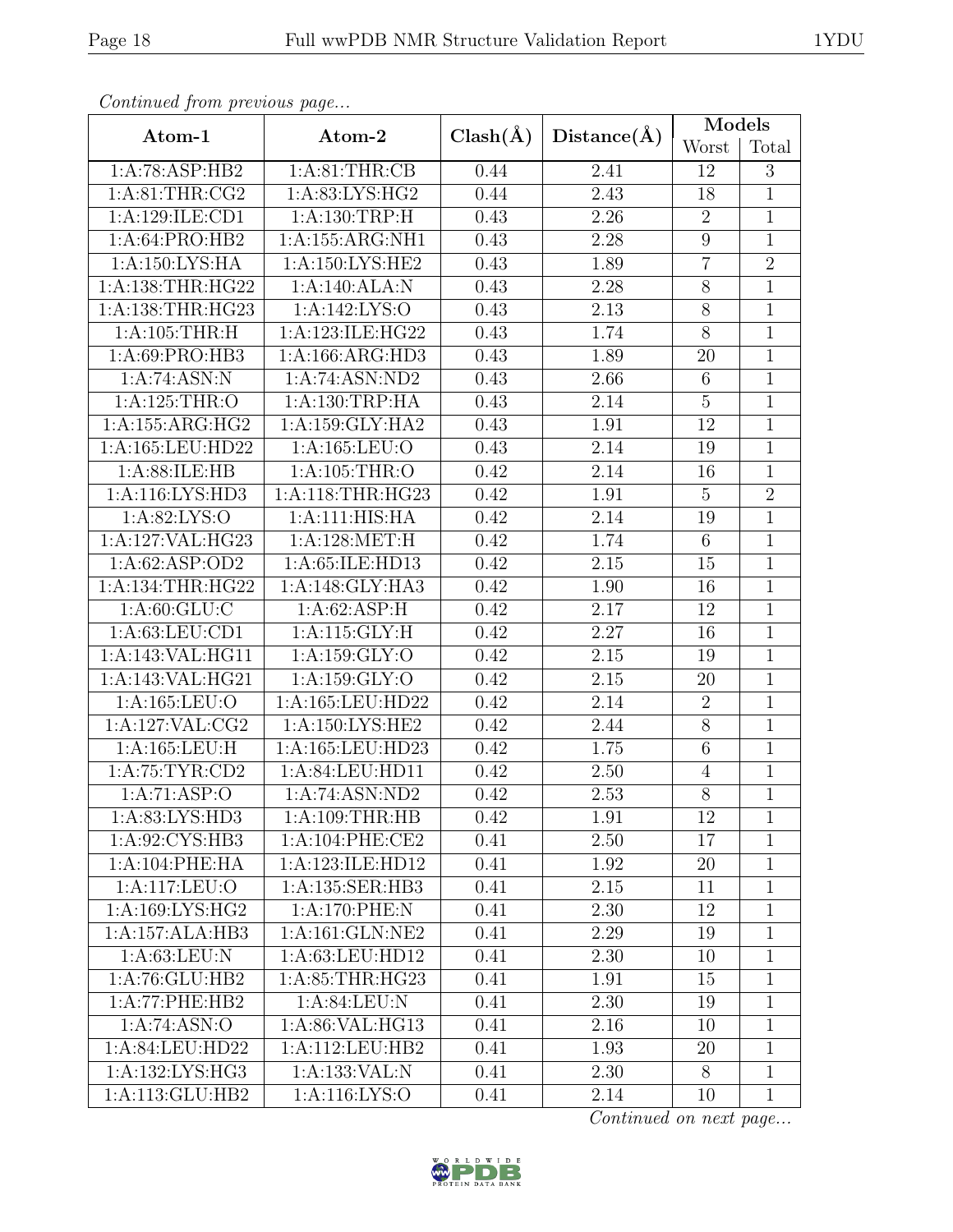| Atom-1                    | Atom-2              | $Clash(\AA)$<br>Distance(A) |                   | Models         |                |
|---------------------------|---------------------|-----------------------------|-------------------|----------------|----------------|
|                           |                     |                             |                   | Worst          | Total          |
| 1:A:84:LEU:HD23           | 1: A:85:THR:N       | 0.41                        | 2.31              | 4              | 1              |
| 1:A:162:ARG:NH1           | 1:A:164:GLY:HA3     | 0.41                        | 2.30              | 9              | $\mathbf{1}$   |
| 1: A:83: LYS: CD          | 1: A:109:THR:HB     | 0.41                        | 2.45              | 12             | $\overline{1}$ |
| 1:A:108:VAL:HG11          | 1:A:123:ILE:HG13    | 0.41                        | 1.93              | 13             | $\overline{2}$ |
| 1:A:125:THR:HG21          | 1:A:146:THR:O       | 0.41                        | 2.16              | $\mathbf{1}$   | $\overline{1}$ |
| 1:A:94:VAL:HG11           | 1: A:162:ARG:CG     | 0.41                        | 2.46              | $\overline{2}$ | 1              |
| 1: A:118:THR:HA           | 1:A:135:SER:HB2     | 0.41                        | 1.93              | 10             | $\mathbf{1}$   |
| 1:A:162:ARG:HA            | 1: A: 162: ARG: HE  | 0.41                        | 1.73              | 10             | $\mathbf{1}$   |
| 1:A:132:LYS:H             | 1:A:132:LYS:HD3     | 0.41                        | 1.75              | $\overline{2}$ | $\overline{1}$ |
| 1: A:54:LEU: N            | 1:A:55:PRO:CD       | 0.41                        | 2.84              | $\overline{4}$ | $\overline{2}$ |
| 1:A:116:LYS:HB2           | 1:A:137:SER:HA      | 0.41                        | 1.92              | 11             | $\mathbf{1}$   |
| 1:A:148:GLY:O             | 1: A: 150: LYS: HG2 | 0.41                        | 2.16              | 19             | $\mathbf{1}$   |
| 1: A:63:LEU:H             | 1: A: 63: LEU: HD12 | 0.40                        | 1.76              | 6              | $\overline{1}$ |
| 1: A: 101: VAL: C         | 1:A:102:LEU:HD12    | 0.40                        | 2.36              | 13             | $\mathbf{1}$   |
| 1:A:71:ASP:HB3            | 1:A:89:PRO:HG3      | 0.40                        | 1.93              | $\overline{2}$ | 1              |
| 1:A:94:VAL:HG21           | 1:A:162:ARG:HA      | 0.40                        | 1.91              | 11             | 1              |
| 1:A:67:ILE:HG13           | 1:A:73:THR:OG1      | 0.40                        | 2.17              | $\overline{7}$ | $\overline{1}$ |
| 1:A:101:VAL:O             | 1:A:125:THR:HA      | 0.40                        | 2.16              | 18             | $\mathbf 1$    |
| 1:A:55:PRO:HA             | 1: A:58: LEU: CG    | 0.40                        | 2.46              | $\overline{2}$ | $\mathbf{1}$   |
| 1: A:65: ILE:C            | 1: A:67: ILE:H      | 0.40                        | $2.20\,$          | 16             | $\mathbf 1$    |
| 1: A:118:THR:HA           | 1:A:135:SER:HG      | 0.40                        | 1.77              | 16             | $\mathbf{1}$   |
| 1:A:77:PHE:N              | 1:A:84:LEU:HD12     | 0.40                        | 2.32              | 19             | $\mathbf{1}$   |
| $1:A:76:\overline{GLU:O}$ | 1:A:84:LEU:HD22     | 0.40                        | $\overline{2.15}$ | 18             | $\overline{1}$ |

# 6.3 Torsion angles  $(i)$

#### 6.3.1 Protein backbone (i)

In the following table, the Percentiles column shows the percent Ramachandran outliers of the chain as a percentile score with respect to all PDB entries followed by that with respect to all NMR entries. The Analysed column shows the number of residues for which the backbone conformation was analysed and the total number of residues.

| Mol | Chain | Analysed          | Favoured                                            | Allowed      | Outliers    |                          | Percentiles              |
|-----|-------|-------------------|-----------------------------------------------------|--------------|-------------|--------------------------|--------------------------|
|     |       | $112/170(66\%)$   | $ 87\pm3(78\pm3\%) 18\pm4(16\pm4\%) 7\pm2(6\pm2\%)$ |              |             |                          | $\boxed{3}$ $\boxed{19}$ |
| All |       | $2240/3400(66\%)$ | 1746 (78%)                                          | 353 $(16\%)$ | 141 $(6\%)$ | $\vert 3 \vert \vert 19$ |                          |

All 31 unique Ramachandran outliers are listed below. They are sorted by the frequency of occurrence in the ensemble.

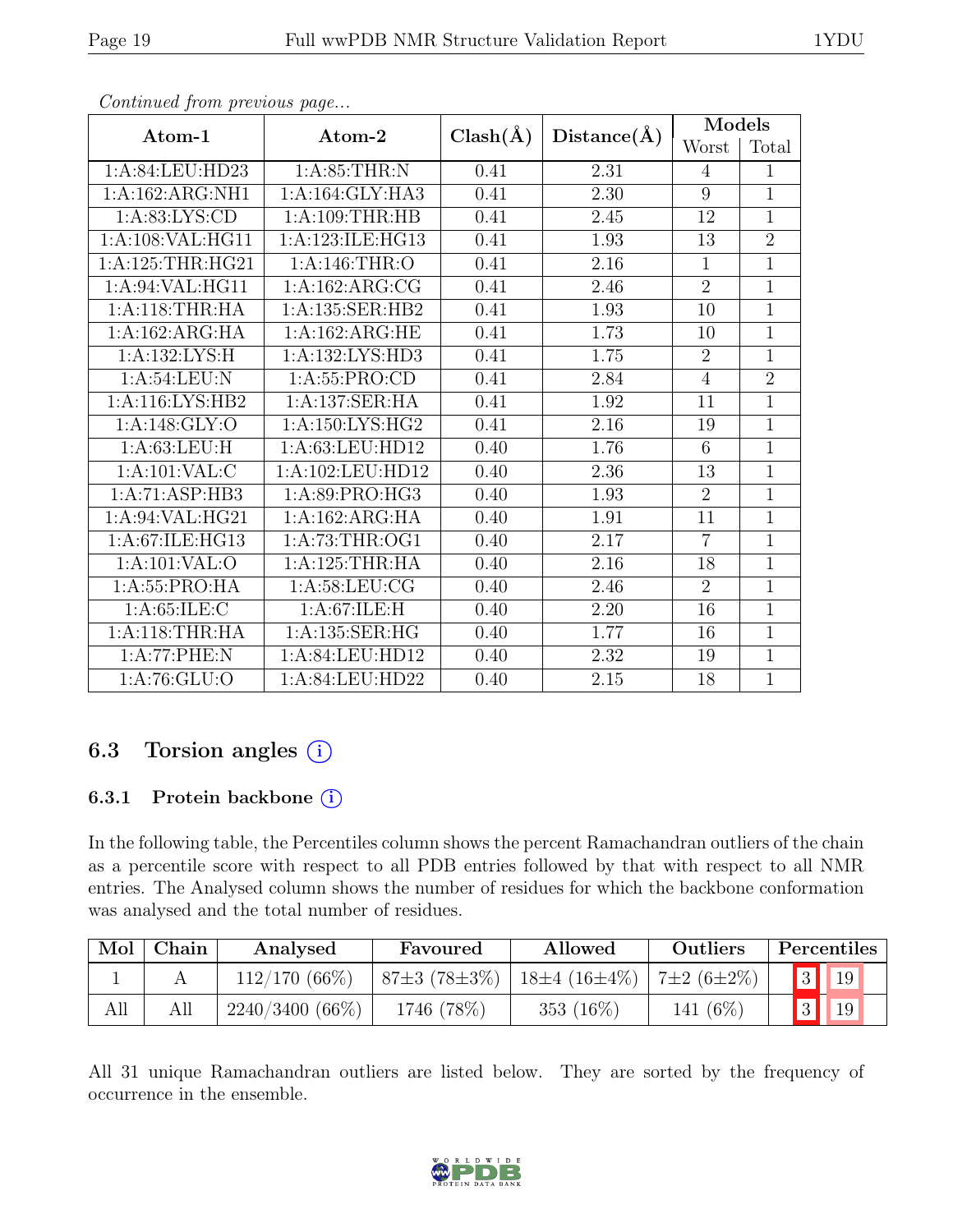| Mol            | Chain              | Res              | <b>Type</b>             | Models (Total)   |
|----------------|--------------------|------------------|-------------------------|------------------|
| $\overline{1}$ | $\mathbf{A}$       | 68               | <b>PHE</b>              | 20               |
| $\overline{1}$ | $\overline{A}$     | 141              | $\overline{\text{SER}}$ | 18               |
| $\mathbf{1}$   | А                  | 158              | <b>TYR</b>              | 10               |
| $\overline{1}$ | $\overline{A}$     | $\overline{119}$ | <b>ASP</b>              | $\boldsymbol{9}$ |
| $\mathbf{1}$   | А                  | 89               | $\overline{\text{PRO}}$ | $\overline{8}$   |
| $\overline{1}$ | $\overline{\rm A}$ | $\overline{67}$  | $\overline{\text{ILE}}$ | $\overline{7}$   |
| $\overline{1}$ | А                  | $\overline{73}$  | <b>THR</b>              | $\overline{6}$   |
| $\mathbf{1}$   | А                  | 134              | <b>THR</b>              | 6                |
| $\overline{1}$ | $\overline{A}$     | 149              | <b>MET</b>              | $\overline{5}$   |
| $\overline{1}$ | A                  | 148              | $\overline{\text{GLY}}$ | $\overline{5}$   |
| $\overline{1}$ | $\overline{A}$     | $\overline{127}$ | VAL                     | $\overline{5}$   |
| $\overline{1}$ | $\overline{\rm A}$ | 167              | <b>VAL</b>              | $\overline{4}$   |
| $\mathbf{1}$   | A                  | 69               | <b>PRO</b>              | $\overline{4}$   |
| $\overline{1}$ | $\overline{A}$     | 63               | LEU                     | $\overline{4}$   |
| $\overline{1}$ | $\overline{A}$     | 100              | $\overline{\text{SER}}$ | $\overline{3}$   |
| $\mathbf 1$    | A                  | 146              | <b>THR</b>              | $\overline{3}$   |
| $\overline{1}$ | $\overline{\rm A}$ | 168              | <b>ASP</b>              | $\overline{3}$   |
| $\overline{1}$ | $\overline{\rm A}$ | $\overline{133}$ | <b>VAL</b>              | $\overline{3}$   |
| $\overline{1}$ | A                  | 163              | <b>ASN</b>              | $\overline{3}$   |
| $\mathbf{1}$   | $\overline{A}$     | 147              | <b>ALA</b>              | $\overline{2}$   |
| $\overline{1}$ | $\overline{\rm A}$ | $\overline{71}$  | $\overline{\text{ASP}}$ | $\overline{2}$   |
| $\overline{1}$ | A                  | $\overline{72}$  | <b>ALA</b>              | $\overline{2}$   |
| $\overline{1}$ | $\overline{A}$     | 129              | <b>ILE</b>              | $\overline{1}$   |
| $\overline{1}$ | A                  | $\overline{82}$  | <b>LYS</b>              | $\overline{1}$   |
| $\overline{1}$ | A                  | 128              | <b>MET</b>              | $\mathbf{1}$     |
| $\mathbf{1}$   | A                  | 62               | <b>ASP</b>              | $\mathbf 1$      |
| $\overline{1}$ | $\overline{\rm A}$ | 169              | $\overline{\text{LYS}}$ | $\overline{1}$   |
| $\overline{1}$ | $\overline{A}$     | 140              | <b>ALA</b>              | $\overline{1}$   |
| $\mathbf{1}$   | A                  | 74               | <b>ASN</b>              | $\mathbf{1}$     |
| $\overline{1}$ | $\overline{A}$     | $\overline{66}$  | $\overline{\text{GLY}}$ | $\overline{1}$   |
| $\overline{1}$ | A                  | 84               | LEU                     | $\overline{1}$   |

#### 6.3.2 Protein sidechains (i)

In the following table, the Percentiles column shows the percent sidechain outliers of the chain as a percentile score with respect to all PDB entries followed by that with respect to all NMR entries. The Analysed column shows the number of residues for which the sidechain conformation was analysed and the total number of residues.

| Mol | Chain | Analysed       | Rotameric                   | <b>Outliers</b> |  | Percentiles |             |  |
|-----|-------|----------------|-----------------------------|-----------------|--|-------------|-------------|--|
|     |       | 100/150(67%)   | 93±2 (93±2\%)   7±2 (7±2\%) |                 |  | 18          | $\sqrt{66}$ |  |
| All |       | 2000/3000(67%) | $1856(93\%)$                | 144 (7%)        |  |             | 66          |  |

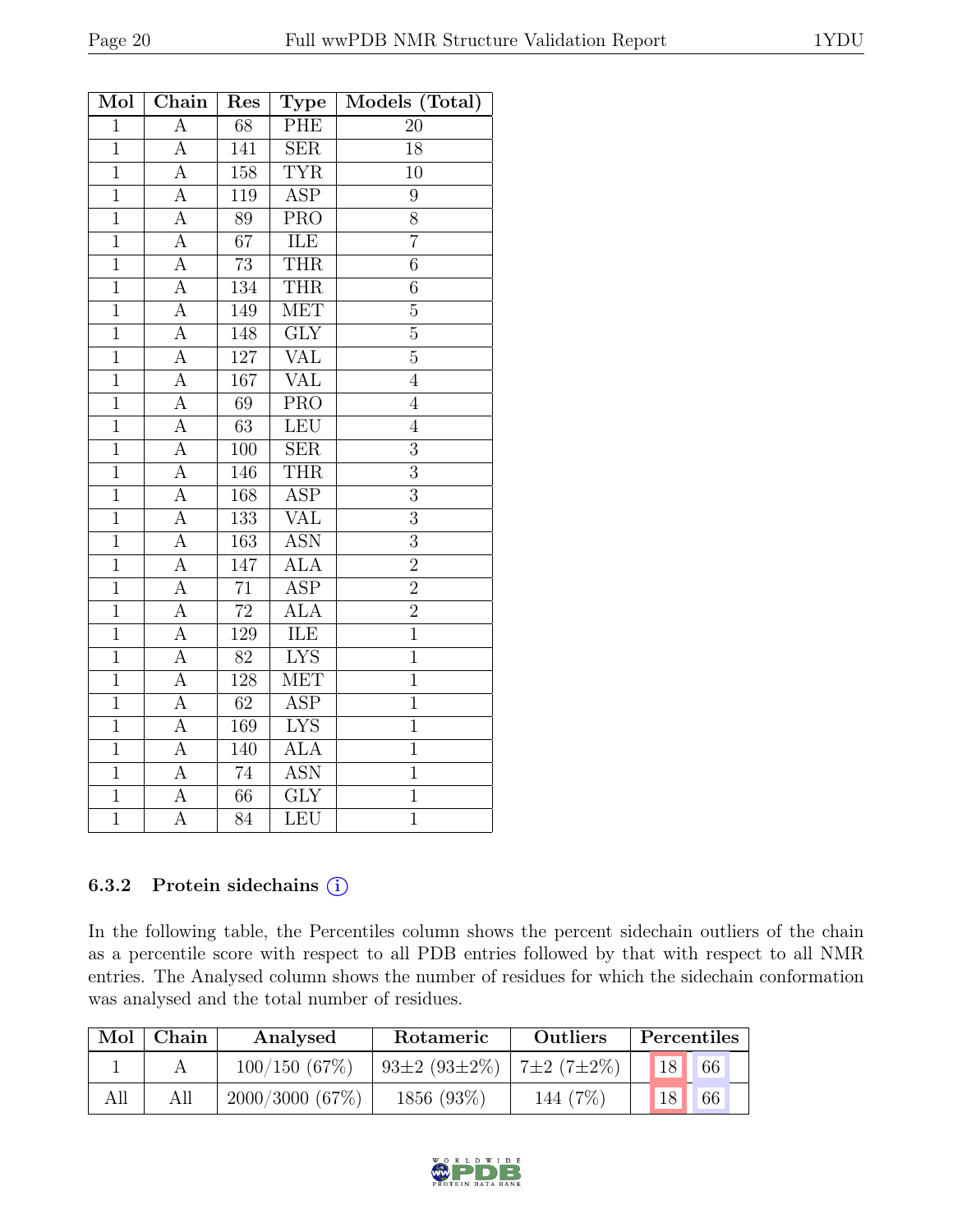| Mol            | Chain                   | Res              | <b>Type</b>             | Models (Total) |
|----------------|-------------------------|------------------|-------------------------|----------------|
| $\mathbf{1}$   | $\overline{A}$          | 65               | <b>ILE</b>              | 20             |
| $\mathbf{1}$   | $\overline{A}$          | 116              | <b>LYS</b>              | 17             |
| $\overline{1}$ | $\overline{A}$          | 126              | I <sub>YS</sub>         | 11             |
| $\mathbf{1}$   | A                       | 74               | <b>ASN</b>              | 8              |
| $\mathbf{1}$   | $\overline{A}$          | 155              | $\overline{\text{ARG}}$ | 8              |
| $\mathbf{1}$   | A                       | $128\,$          | <b>MET</b>              | $\overline{6}$ |
| $\overline{1}$ | $\overline{A}$          | 162              | $\overline{\rm{ARG}}$   | $\overline{6}$ |
| $\overline{1}$ | $\overline{A}$          | 91               | ILE                     | $\overline{5}$ |
| $\mathbf{1}$   | $\overline{\mathbf{A}}$ | 59               | <b>LYS</b>              | $\overline{5}$ |
| $\overline{1}$ | $\overline{\rm A}$      | $\overline{87}$  | LEU                     | $\overline{5}$ |
| $\mathbf{1}$   | A                       | 63               | LEU                     | $\overline{5}$ |
| $\overline{1}$ | $\overline{A}$          | 80               | GLU                     | $\overline{5}$ |
| $\overline{1}$ | А                       | 132              | <b>LYS</b>              | $\overline{4}$ |
| $\overline{1}$ | A                       | 166              | $\rm{ARG}$              | $\overline{4}$ |
| $\mathbf{1}$   | A                       | 150              | <b>LYS</b>              | $\overline{3}$ |
| $\overline{1}$ | А                       | 117              | LEU                     | $\overline{3}$ |
| $\overline{1}$ | $\overline{A}$          | 129              | ILE                     | $\overline{2}$ |
| $\mathbf{1}$   | A                       | 153              | $\rm{ARG}$              | $\overline{2}$ |
| $\mathbf{1}$   | А                       | 165              | LEU                     | $\overline{2}$ |
| $\mathbf{1}$   | $\overline{A}$          | 102              | LEU                     | $\overline{2}$ |
| $\overline{1}$ | $\overline{\mathbf{A}}$ | $\overline{55}$  | <b>PRO</b>              | $\overline{2}$ |
| $\overline{1}$ | $\overline{A}$          | $\overline{103}$ | <b>LYS</b>              | $\overline{2}$ |
| $\mathbf{1}$   | А                       | 161              | <b>GLN</b>              | $\overline{c}$ |
| $\mathbf{1}$   | $\overline{A}$          | 113              | GLU                     | $\overline{1}$ |
| $\overline{1}$ | $\overline{A}$          | 109              | <b>THR</b>              | $\overline{1}$ |
| $\overline{1}$ | $\overline{A}$          | 124              | <b>LYS</b>              | $\mathbf{1}$   |
| $\overline{1}$ | А                       | 142              | <b>LYS</b>              | $\overline{1}$ |
| $\mathbf 1$    | A                       | 114              | <b>LYS</b>              | $\mathbf{1}$   |
| $\overline{1}$ | $\overline{\rm A}$      | $\overline{64}$  | $\overline{\text{PRO}}$ | $\overline{1}$ |
| 1              | А                       | 120              | VAL                     | 1              |
| $\overline{1}$ | A                       | $151\,$          | <b>LYS</b>              | $\mathbf{1}$   |
| $\mathbf{1}$   | А                       | 169              | <b>LYS</b>              | $\mathbf{1}$   |
| $\mathbf{1}$   | А                       | 127              | <b>VAL</b>              | $\mathbf{1}$   |
| $\mathbf 1$    | А                       | 89               | <b>PRO</b>              | $\mathbf 1$    |
| $\mathbf 1$    | А                       | 76               | ${\rm GLU}$             | $\mathbf{1}$   |
| $\mathbf{1}$   | А                       | 112              | <b>LEU</b>              | $\mathbf 1$    |
| $\mathbf 1$    | А                       | 149              | <b>MET</b>              | $\mathbf 1$    |
| $\mathbf{1}$   | А                       | 54               | <b>LEU</b>              | $\mathbf 1$    |

All 38 unique residues with a non-rotameric sidechain are listed below. They are sorted by the frequency of occurrence in the ensemble.

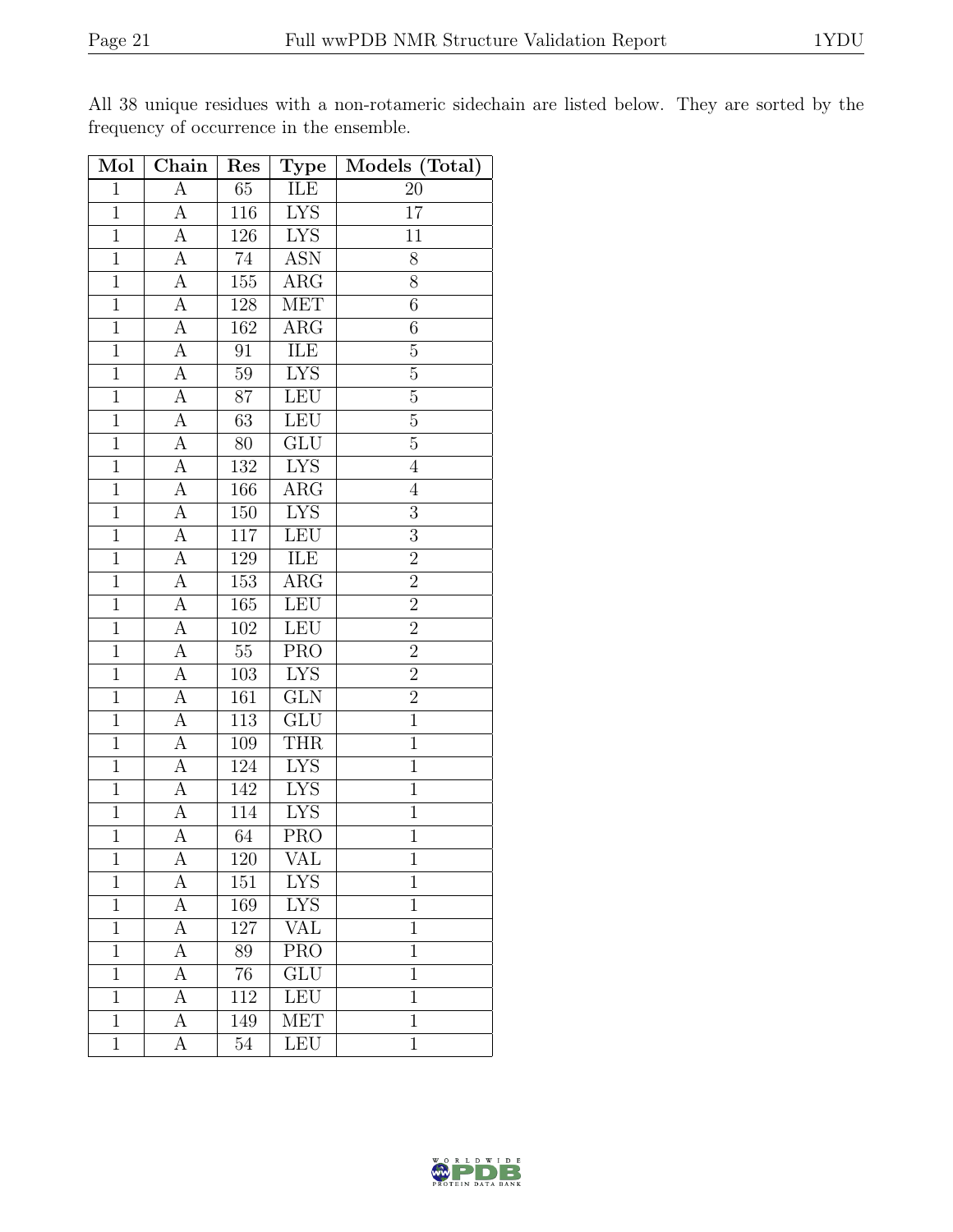#### 6.3.3 RNA  $(i)$

There are no RNA molecules in this entry.

## 6.4 Non-standard residues in protein, DNA, RNA chains  $(i)$

There are no non-standard protein/DNA/RNA residues in this entry.

## 6.5 Carbohydrates  $(i)$

There are no monosaccharides in this entry.

# 6.6 Ligand geometry  $(i)$

There are no ligands in this entry.

## 6.7 Other polymers  $(i)$

There are no such molecules in this entry.

# 6.8 Polymer linkage issues  $(i)$

There are no chain breaks in this entry.